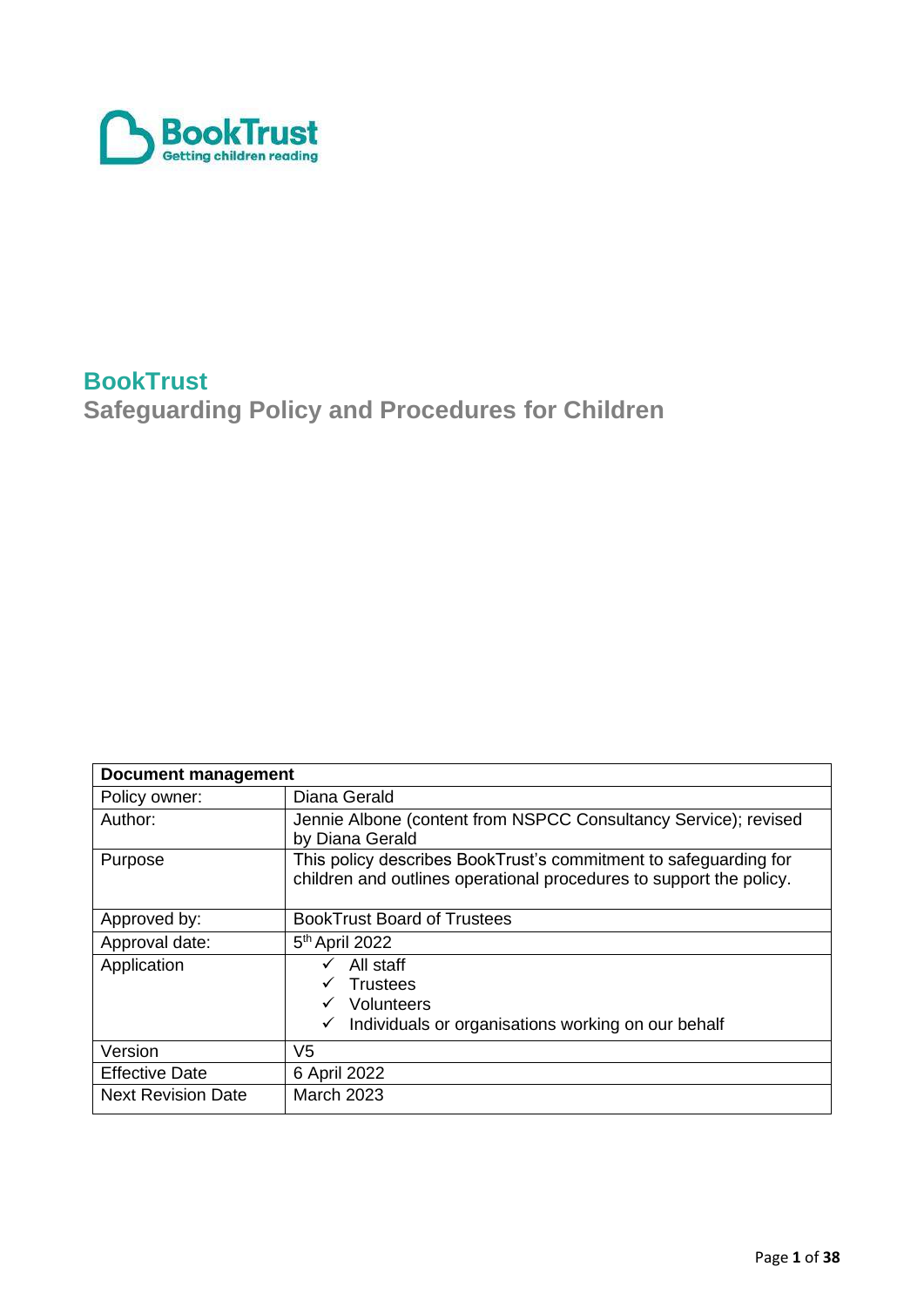# **CONTENTS**

| 1.1  |                                                                                                                                                                                    |
|------|------------------------------------------------------------------------------------------------------------------------------------------------------------------------------------|
| 1.2  |                                                                                                                                                                                    |
| 1.3  |                                                                                                                                                                                    |
| 1.4  |                                                                                                                                                                                    |
| 1.5  |                                                                                                                                                                                    |
|      |                                                                                                                                                                                    |
| 2.1  |                                                                                                                                                                                    |
| 2.2  |                                                                                                                                                                                    |
| 2.3  |                                                                                                                                                                                    |
|      |                                                                                                                                                                                    |
| 3.1  |                                                                                                                                                                                    |
| 3.2  |                                                                                                                                                                                    |
| 3.3  |                                                                                                                                                                                    |
| 3.4  |                                                                                                                                                                                    |
|      | 4. PROCEDURES- WHAT TO DO IF YOU ARE CONCERNED ABOUT A CHILD 10                                                                                                                    |
| 4.1  |                                                                                                                                                                                    |
| 4.2  |                                                                                                                                                                                    |
| 4.3  |                                                                                                                                                                                    |
| 4.4  |                                                                                                                                                                                    |
| 4.5  |                                                                                                                                                                                    |
| 4.6  |                                                                                                                                                                                    |
| 4.7  |                                                                                                                                                                                    |
| 4.8  |                                                                                                                                                                                    |
| 4.9  | Peer on peer ab                                                                                                                                                                    |
| 4.10 |                                                                                                                                                                                    |
|      | Children can be abused through the online environment in a range of different ways. BookTrust<br>staff may be become aware of this in their work through the following activities: |
| 4.11 |                                                                                                                                                                                    |
|      |                                                                                                                                                                                    |
| 5.1  |                                                                                                                                                                                    |
| 5.3  |                                                                                                                                                                                    |
| 5.4  |                                                                                                                                                                                    |
|      | 6. PROCEDURES- HOW TO MANAGE SAFEGUARDING CONCERNS OR ALLEGATIONS                                                                                                                  |
|      |                                                                                                                                                                                    |
| 6.1  |                                                                                                                                                                                    |
| 6.2  |                                                                                                                                                                                    |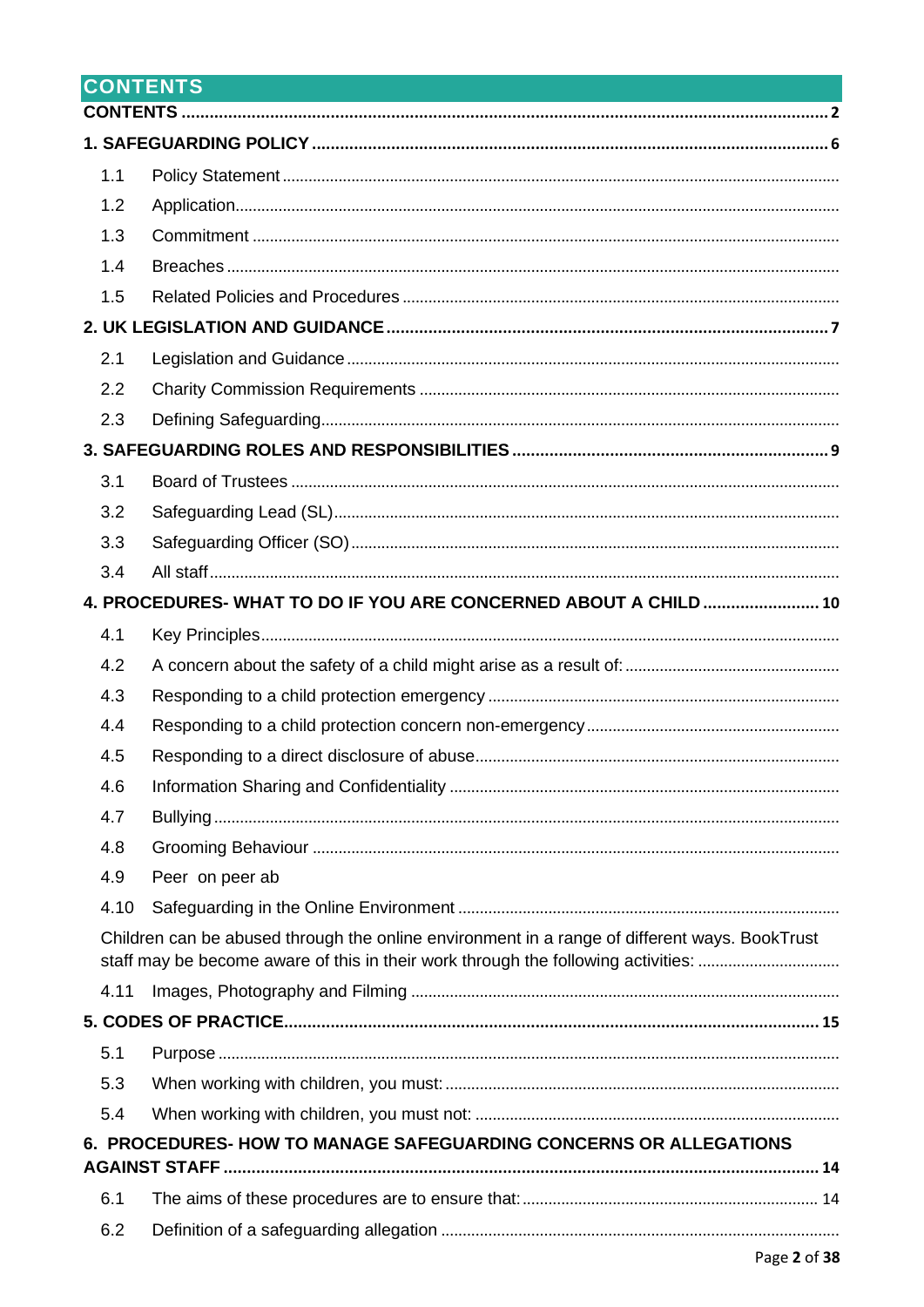| 6.3 |                                                                     |
|-----|---------------------------------------------------------------------|
| 6.4 |                                                                     |
| 6.5 |                                                                     |
| 6.6 |                                                                     |
| 6.7 |                                                                     |
| 6.8 |                                                                     |
| 6.9 |                                                                     |
|     |                                                                     |
| 7.1 |                                                                     |
| 7.2 |                                                                     |
| 7.3 |                                                                     |
| 7.4 |                                                                     |
| 7.5 |                                                                     |
| 7.6 |                                                                     |
|     |                                                                     |
| 8.1 |                                                                     |
|     |                                                                     |
| 9.1 |                                                                     |
|     | <b>APPENDIX 1 - SAFEGUARDING ROLES AND RESPONSIBILITIES</b><br>25   |
|     |                                                                     |
|     |                                                                     |
|     |                                                                     |
|     | APPENDIX 5 FLOWCHART - WHAT TO DO IF YOU HAVE SAFEGUARDING CONCERNS |
|     | APPENDIX 6 FLOWCHART - HOW TO MANAGE SAFEGUARDING CONCERNS OR       |
|     |                                                                     |
|     |                                                                     |
|     |                                                                     |
|     | APPENDIX 10 - PARTNERS WITH STATUTORY SAFEGUARDING DUTIES  36       |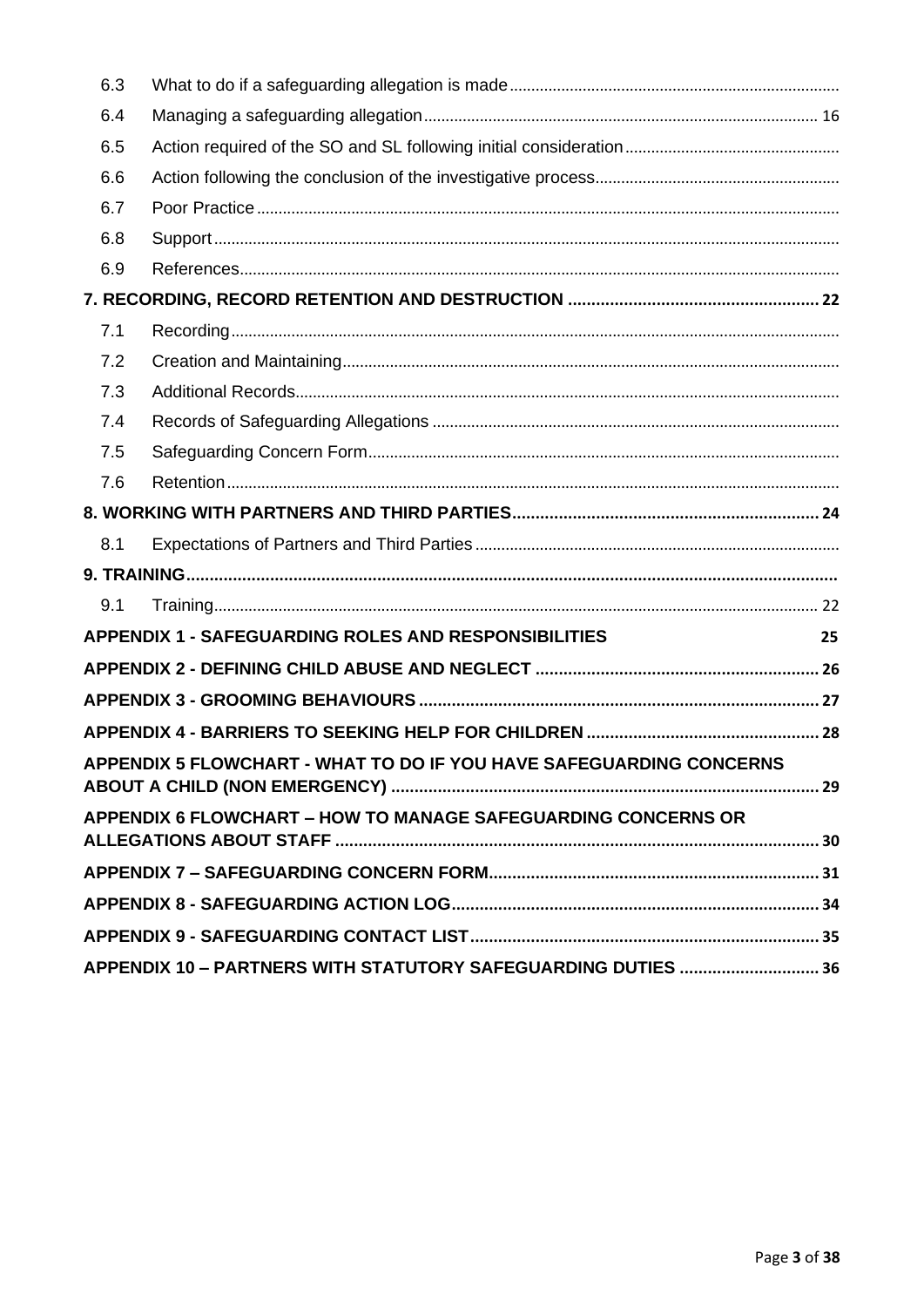#### **1.1 Policy Statement**

BookTrust is the UK's largest children's reading charity. We are dedicated to getting children reading, and our priority is to get more children excited about books, rhymes and stories because if reading is fun, children will want to do it.

We believe all children should have the chance to develop to their full potential and feel safe from the risk of harm or abuse and we want our staff to be alert to the needs of children, including special educational needs and disability, and mental health. We have developed this policy and procedures to provide a clear framework to ensure children are safeguarded and outline how to respond to concerns. Our safeguarding responsibilities extend not only to children but, through our work with vulnerable families, will require us to also consider the safeguarding needs of vulnerable adults.

BookTrust works across England, Northern Ireland and Wales. Our policy provides an overarching framework to be used alongside relevant local safeguarding guidance and legislation for our activity across these nations.

This policy uses the definition of a child from the *Children Act 1989 and 2004*. In this document 'children' includes young people up to 18. The fact that a young person has reached the age of 16, is living independently or is in further education does not change their entitlement to protection.

#### **1.2 Application**

Our policy applies to all staff, volunteers, trustees and any other individuals who work on behalf of BookTrust irrespective of their role or contract type.

Partners, contractors and third parties are expected to meet minimum similar standards as these outlined in this document and reflect these in their own policies and procedures.

#### **1.3 Commitment**

BookTrust recognises that:

- The best interests of the child are paramount in all considerations about their protection, including when to maintain confidentiality and when to share information about them
- All children have a right to protection from harm and abuse, regardless of age, ability, gender, racial heritage, religious beliefs, sexual orientation, or identity or other additional vulnerabilities
- Working in partnership with professionals, partners, third parties, children, their parents, carers is essential
- Concerns or allegations that anyone has harmed a child will be managed sensitively and fairly in accordance with this policy and procedures.

Our commitment to safeguard will be demonstrated by:

- Adopting and disseminating child safeguarding procedures
- Using safer recruitment, selection and vetting processes where relevant to role
- Providing staff with induction and regular refresher training appropriate to their safeguarding role and responsibilities
- Having safeguarding arrangements in place with assigned roles and responsibilities
- Informing partners and third parties of BookTrust's safeguarding commitment and expectations.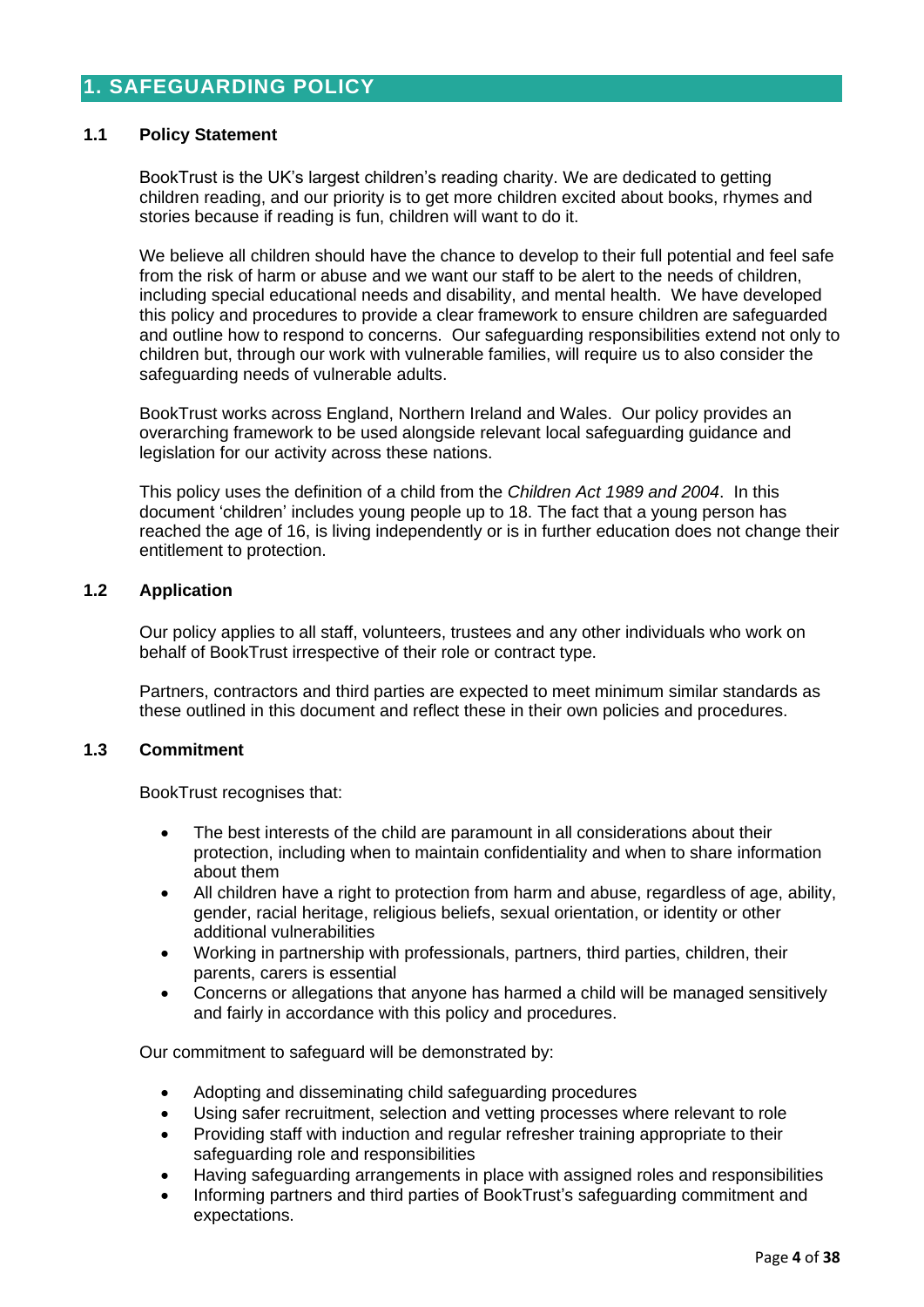#### **1.4 Breaches**

BookTrust is committed to taking all appropriate corrective action, including disciplinary, legal or other action in response to any breaches of this Safeguarding Policy and Procedures.

It is the responsibility of staff to act if there is a cause for concern about a child or the behaviour of an adult towards a child but it is not their responsibility to determine if abuse has occurred or what action is required to protect them. Rather responsibility for deciding whether to escalate a concern to the appropriate authority lays with the BookTrust nominated Safeguarding representatives.

#### **1.5 Related Policies and Procedures**

| <b>Policy or procedure</b>             | <b>Version dated</b> |
|----------------------------------------|----------------------|
| Recruitment and selection              | 2018                 |
| Whistleblowing                         | 2019                 |
| <b>Equality and Diversity</b>          | 2019                 |
| Induction & Probationary Review Policy | 2019                 |
| Disciplinary                           | 2019                 |
| <b>Data Protection</b>                 | 2019                 |
| Code of Conduct                        | 2019                 |

## **2. UK LEGISLATION AND GUIDANCE**

#### **2.1 Legislation and Guidance**

The following list of legislation and guidance underpins safeguarding.

Working Together to Safeguard Children & HM Government (2015) Children Act 1989 and 2004 UN Convention on the Rights of the Child 1991 Data Protection Act 1998 Sexual Offences Act 2003 What to do if you are Worried a Child may be being Abused HM Government (2015) Sexual Offences Act 2003 What to do if you are worried a child may be being abused Charity Commission Guidance; The Essential Trustee 2015 Keeping Children Safe in Education (KCSIE) 2021

#### **Wales**

Social Services and Well-being (Wales) Act 2014, Working Together to Safeguard People, Volume 1 Wales Accord on the Sharing of Personal Information (WASPI) 2013 All Wales Child Protection Procedures 2008 and All Wales Safeguarding Protocols CFOA Safeguarding Children Guidance Note 2014 Well-being of Future Generations (Wales) Act 2015

#### **Northern Ireland**

UN Convention on the Rights of the Child 1989 (UNCRC International Treaty) The Children (NI) Order 1995 Co-operating to Safeguard Children and Young People in Northern Ireland (2017) Criminal Law Act (NI) 1967 Sexual Offences (NI) Order 2008 The Criminal Justice (NI) Order 2008 Rehabilitation of Offenders (Exceptions) Order (NI) 1979. AccessNI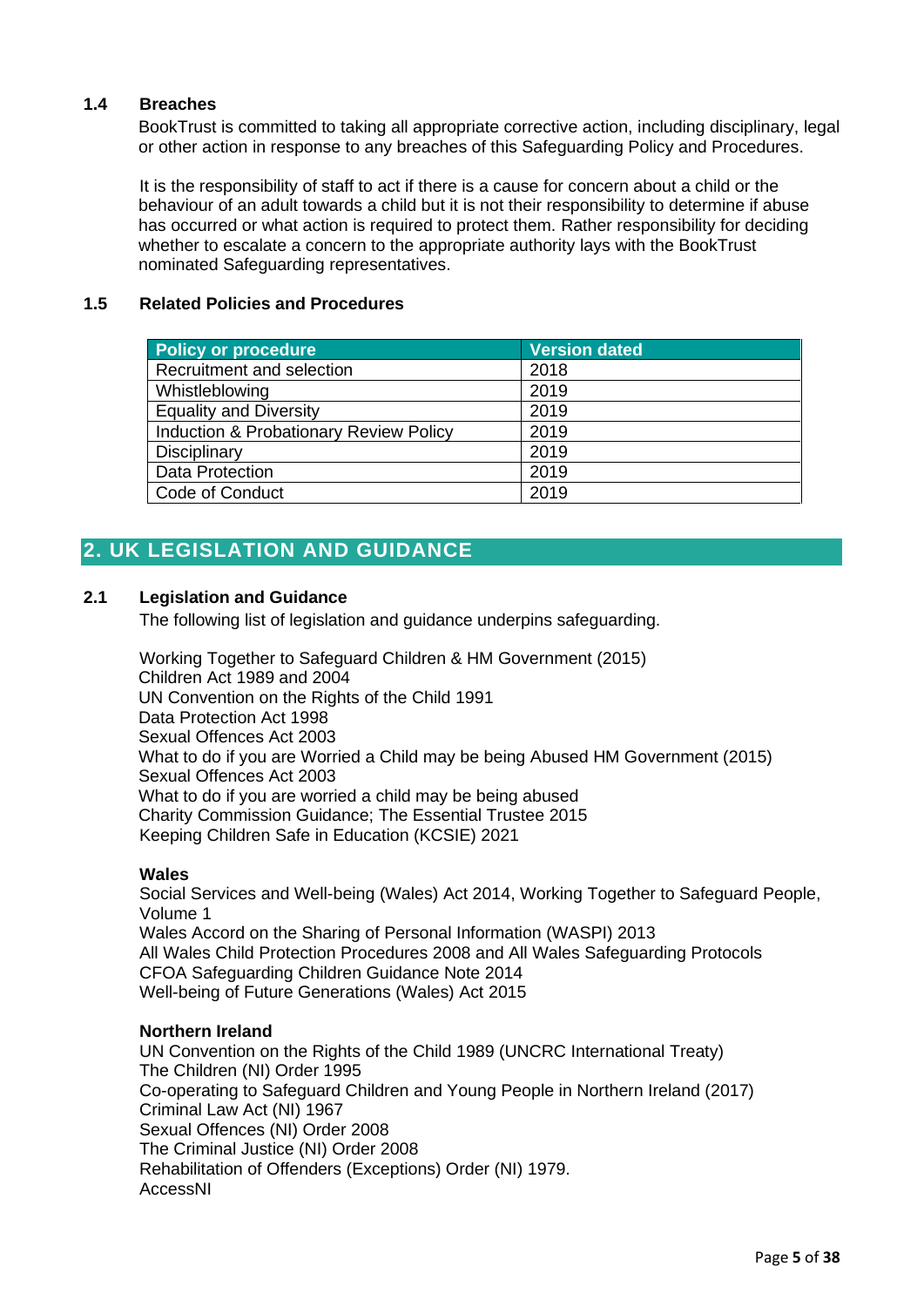#### **2.2 Charity Commission Requirements**

BookTrust understands its regulatory requirements outlined by the Charity Commission and the importance of:

- Providing a safe and trusted environment
- Prioritising a safeguarding organisational culture
- Having adequate safeguarding policies and procedures in place

#### **2.3 Defining Safeguarding**

#### **Abuse**

A form of maltreatment of a child. Working Together to Safeguard Children (DfE 2018) defines four categories of child abuse: physical, emotional, sexual and neglect. Somebody may abuse or neglect a child by inflicting harm, or by failing to act to prevent harm. Children or adults may be abused in a family or in an institutional or community setting, by those known to them or, more rarely, by a stranger. They may be abused by an adult or adults, or another child or children. They may be abused offline, online or a combination of both.

#### **Safeguarding and promoting the welfare of children** is defined as:

- Protecting children from maltreatment
- Preventing impairment of children's health or development
- Ensuring that children are growing up in circumstances consistent with the provision of safe and effective care
- Taking action to enable all children to have the best life chances.

#### **Child Protection**

This is part of safeguarding and promoting welfare. It refers to the activity that is undertaken to protect specific children who are suffering, or at risk of suffering, significant harm. Different types of abuse may constitute significant harm.

#### **Abuse and Neglect**

Are forms of maltreatment of a child. Somebody may abuse or neglect a child by inflicting harm, or by failing to act to prevent harm. Children may be abused in family or in an institutional or community setting by those known to them or, more rarely, by a stranger. They may be abused by an adult or by another child or children. Anyone regardless of gender can be involved in the abuse of children and adults at risk.

#### **Type of Abuse**

There are a number of different types of abuse although in reality more than one type of abuse may be occurring simultaneously or sequentially.

#### **Non-recent historic allegations of abuse**

Any disclosure or concerns that relate to abuse that happened more than a year ago, whether involving anyone working at the BookTrust or outside of it, must still be taken seriously and acted upon in line with the procedures outlined in *Section 4 and 6***.** Often victims of abuse take many years to come forward due to shame and a fear of being disbelieved however the alleged perpetrator may remain a risk to others and therefore all non-recent historic allegations have to be examined. BookTrust will report such cases and concerns to the local authorities and/or the police.

#### **Additional vulnerabilities including safeguarding disabled children**

Some groups of children are particularly vulnerable to abuse either due to impairment and/or life experiences. For example, research shows that disabled children are more likely to be a target for abuse. Equally children who are in the looked after system or those that have already experienced harm may be more vulnerable.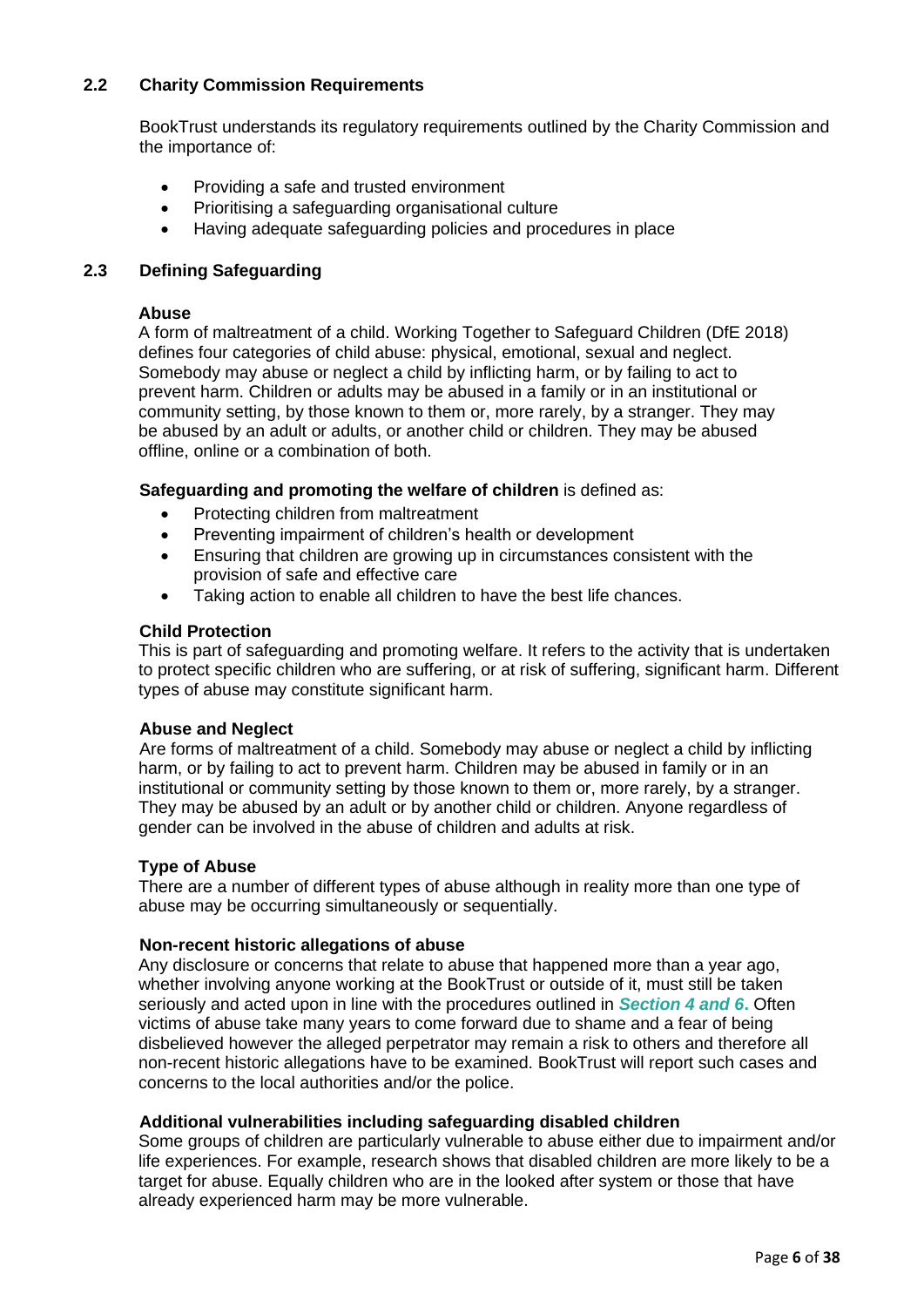#### **Local Safeguarding Children's Board (LSCB)**

In England and Wales LSCB are multi-agency bodies set up to coordinate local work to safeguard and promote the welfare of children LSCB and to ensure the effectiveness of what the member organisations do individually and together in every local authority. The equivalent of LSCB in NI is The Safeguarding Board for Northern Ireland (SBNI) who hold similar responsibilities.

#### **Safeguarding Leads and Officers**

Safeguarding Leads, and Safeguarding officers are described as those who hold safeguarding responsibilities.

#### **Disclosure and Barring Service UK and AccessNI**

The Disclosure and Barring Service (DBS) helps employers make safer recruitment decisions and prevent unsuitable people from working with vulnerable groups, including children. Disclosure and Barring Service in NI is carried out by AccessNI.

### **3. SAFEGUARDING ROLES AND RESPONSIBILITIES**

Responsibility for safeguarding is shared by everyone working at BookTrust. This is supported by a clear, accountable structure running through the organisation.

#### **3.1 Board of Trustees**

The Board of Trustees are responsible for oversight and scrutiny of strategic and operational safeguarding matters across BookTrust. They review and approve the Safeguarding Policy and support the nominated members of the Senior Leadership Team (SLT) who are Safeguarding Leads (SLs). John Coughlan, Chair of BookTrust is the Board's nominated Safeguarding Champion.

#### **3.2 Safeguarding Lead (SL)**

The SL is a nominated member of the SLT who is responsible for safeguarding, ensuring organisational safeguarding policies and procedures are carried out, and providing support and direction to the Safeguarding Officer (SO).

BookTrust's Safeguarding Lead is Diana Gerald (CEO).

#### **3.3 Safeguarding Officer (SO)**

Safeguarding Officers (SO) are responsible for safeguarding at an operational level, supporting staff and reporting to the Safeguarding Leads (SLs)

BookTrust's Safeguarding Officers are Salome Osibogun (HR Manager) and Annie Crombie (Director of Programmes and Partnerships).

#### **3.4 All staff**

All staff and others covered by this policy have a responsibility for identifying, responding and reporting all safeguarding concerns to one of the Safeguarding Officers (SO) at BookTrust and, where applicable to the Safeguarding Lead (SL) for the relevant organisation. All staff must:

- 1. Be familiar with BookTrust safeguarding policy and procedures
- 2. Take action (within the same working day) when a concern arises
- 3. Report any concern immediately to the SO and where applicable, to the SL for the relevant organisation who will determine the next steps to take
- 4. Record concerns and actions for and with the SO and in line with the Safeguarding Policies and Procedures of any organisation where the concern or event occurred (e.g. within a school or local authority setting, such as a library).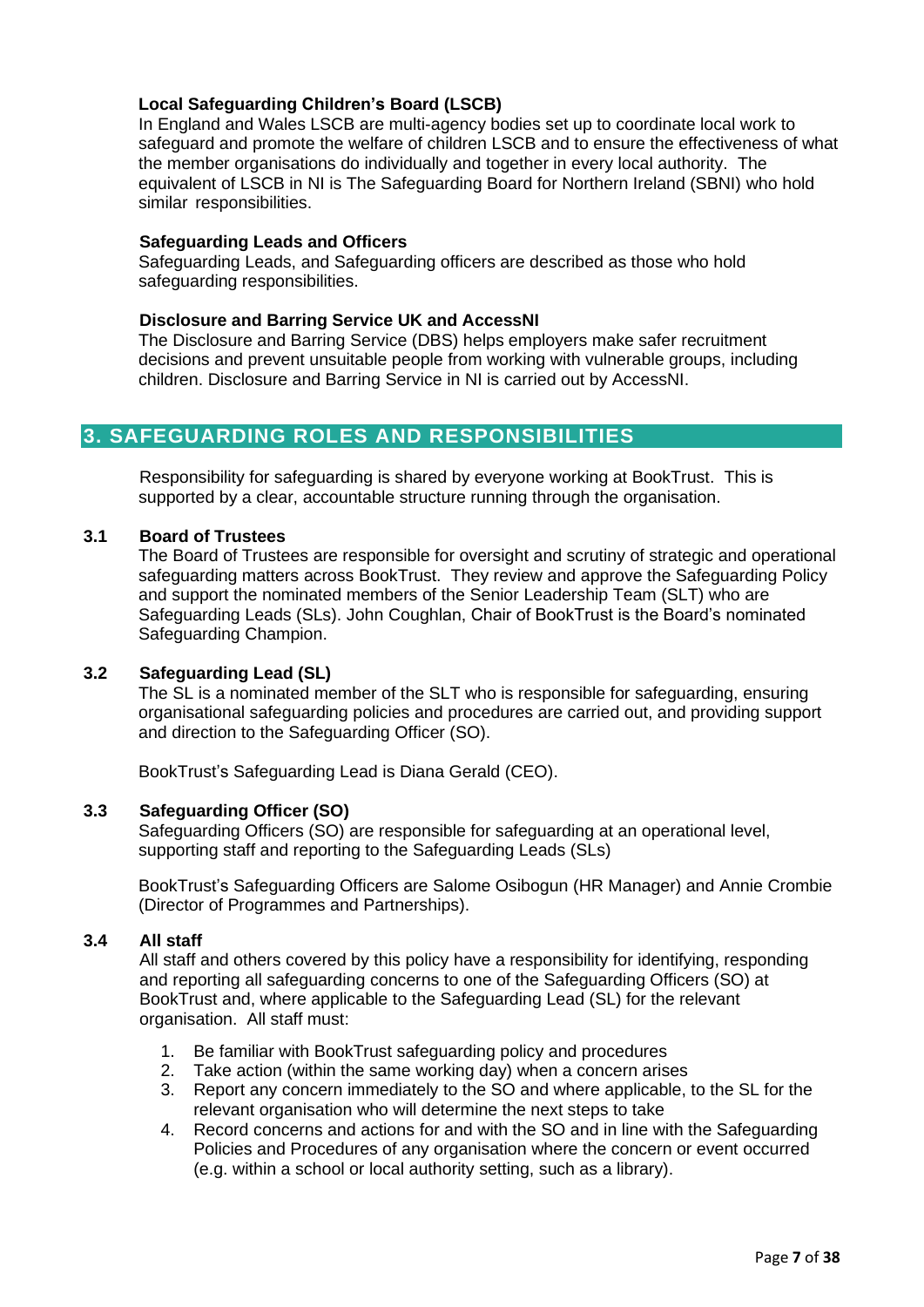#### **To be as helpful as possible the information should include:**

- The nature of the allegation or concern
- A description of any visible bruising or other injuries (location, size, colour or any other significant factor)
- The child's account, if he or she can give them, of what happened
- Any times, dates, or other relevant information
- Whether the parent, carer, child is aware of the concern
- A clear distinction between what is fact, opinion, or hearsay.

#### **In addition, staff:**

- Should keep a record of the concern using *Appendix 7- Safeguarding Concern Form.* The form can be completed by the person reporting the concern, or the SO. However, it is the role of the SO to ensure that it has been completed and appropriate action is taken
- Should not determine if abuse has taken place; rather they are responsible for reporting on their concerns to the appropriate individuals within BookTrust such as SO.

## **4. PROCEDURES- WHAT TO DO IF YOU ARE CONCERNED ABOUT A CHILD**

For a quick guide refer to *Appendix 5 - What to do if you have a Safeguarding Concern about a Child; process flowchart*

#### **4.1 Key Principles**

The '4Rs' underpin reporting procedures; they are:

- **Recognise** concerns that a child is being harmed or might be at risk of harm
- **Respond appropriately** to a child who is telling you what is happening to them
- **Refer** the concerns, if appropriate, to Children's Social Care or the Police
- **Record** the concerns appropriately and any subsequent action taken; ensure there is no delay in passing on concerns. Timescales are in place to ensure that matters are resolved in a timely way.

#### **4.2 A concern about the safety of a child might arise as a result of:**

- A child says that s/he is being abused or is telling you about an experience or event that has happened to them that you think would be harmful (this is sometimes referred to as a 'disclosure' – not to be confused with a criminal records disclosure done by the Disclosure and Barring Service)
- Signs or indicators of abuse or neglect
- Somebody says either face to face or by any other means of communication, that a child is being harmed or is at risk of harm
- The behaviour of an adults towards a child gives cause for concern or vice versa
- A child tells about an experience of abuse in their past this may be referred to as 'historical or non-recent abuse'.

#### **4.3 Responding to a child protection emergency**

In an emergency situation where a child has been seriously hurt or is in imminent danger of being harmed, staff must:

- Ring 999 and ask for the emergency service required police and/or ambulance;
- Inform the SL or a member of the safeguarding team immediately in relation to any incident that occurs at, or organised by an external organisation
- Inform the SO immediately after taking this action
- Complete the *Appendix 7- Safeguarding Concern Form*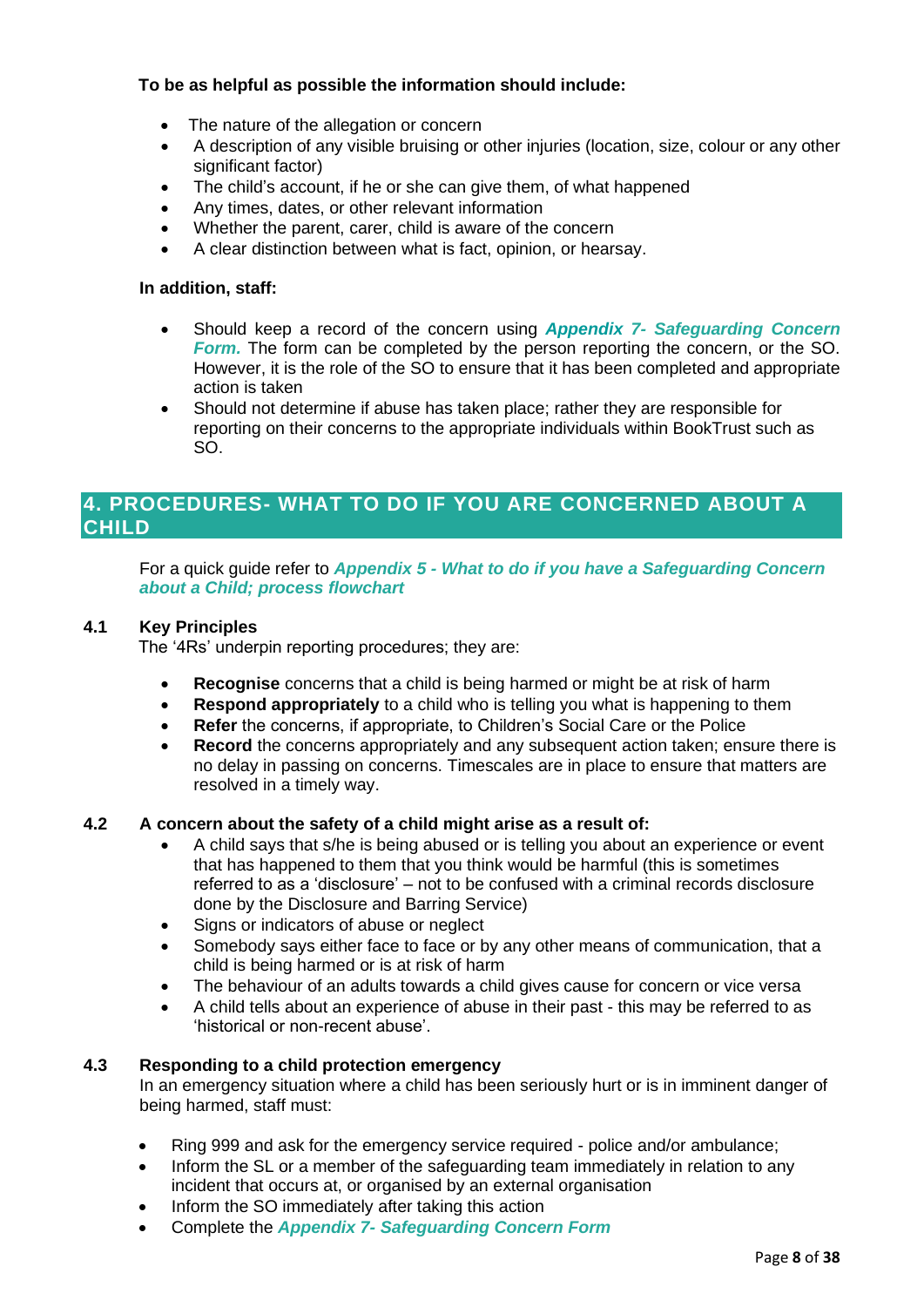Seek support from the SO or SL if required

#### **4.4 Responding to a child protection concern non-emergency**

**See** *Appendix 5 - What to do if you have a Safeguarding Concern about a Child; process flowchart*

If responding to a concern external to BookTrust, staff will be required to liaise directly with the SL within the organisation and complete their safeguarding concern form and then inform the SO at BookTrust by completing the relevant sections of: *Appendix 7* - *Safeguarding Concern Form*

If you identify a safeguarding concern which is **not** immediately life-threatening or risk of serious harm, for example, where someone doesn't require immediate medical attention or is likely to if immediate action isn't taken, you must follow the steps below:

- **Step 1** Consult immediately with the SO (or the SL if the SO is unavailable).
- **Step 2** Make a careful record of what was said and done using the: *Appendix 7 Safeguarding Concern Form* and pass this on to the SO within 24 hours.
- **Step 3** The SO will determine what action is needed (i.e. no action or a referral out to Children Social Care or the Police). Whatever decision is taken they must record it on the *Appendix 7* - *Safeguarding Concern Form* with a rationale even if no further action is to be taken and a record of any actions on the *Appendix 8 - Safeguarding Action Log***.**
- **Step 4** A decision to take no further action, monitor or defer a decision is as serious as a decision to make a referral.
- **Step 5** The SO must consider if consent is required from the parents/carers of the child share the concern with the statutory agencies
- **Step 6** The SO may consult with the SL or one of the statutory services or the NSPCC Helpline if they are unsure how to proceed with the concern or any aspects of information sharing.
- **Step 7** Any referrals to statutory services must be made by the SO unless it is an emergency, or the SO considers it better for the member of staff' to make the referral and report back.
- **Step 8** Any referrals to statutory services must be followed up in writing within 48 hours and feedback received/sought within 3 working days of having made the referral to check what action is being taken. It is the responsibility of the SO to do this and record this on *Appendix 8 - Safeguarding Action Log***.**
- **Step 9** Each local authority has a process for receiving referrals and so BookTrust must use the relevant process in its area. Staff (normally the SO/SL) must complete the local authority's referral form when making a formal referral about child.

#### **4.5 Responding to a direct disclosure of abuse**

Sometimes a child will make a direct disclosure about their experience of abuse; the following guidelines should be followed when responding to this situation:

#### **Do:**

- o Be accessible and receptive
- o Listen carefully
- o Take it seriously
- o Reassure him/her that he/she was right to tell
- o Explain what will happen next.

#### **Don't:**

- $\circ$  React strongly for instance saying, 'that's terrible'
- o Jump to conclusions, especially about the abuser
- o Tell him/her you will keep this a secret
- o Ask leading questions
- o Make promises you cannot keep
- $\circ$  Stop him/her from speaking freely
- o Tell him/her to stop talking so that you can fetch the SO.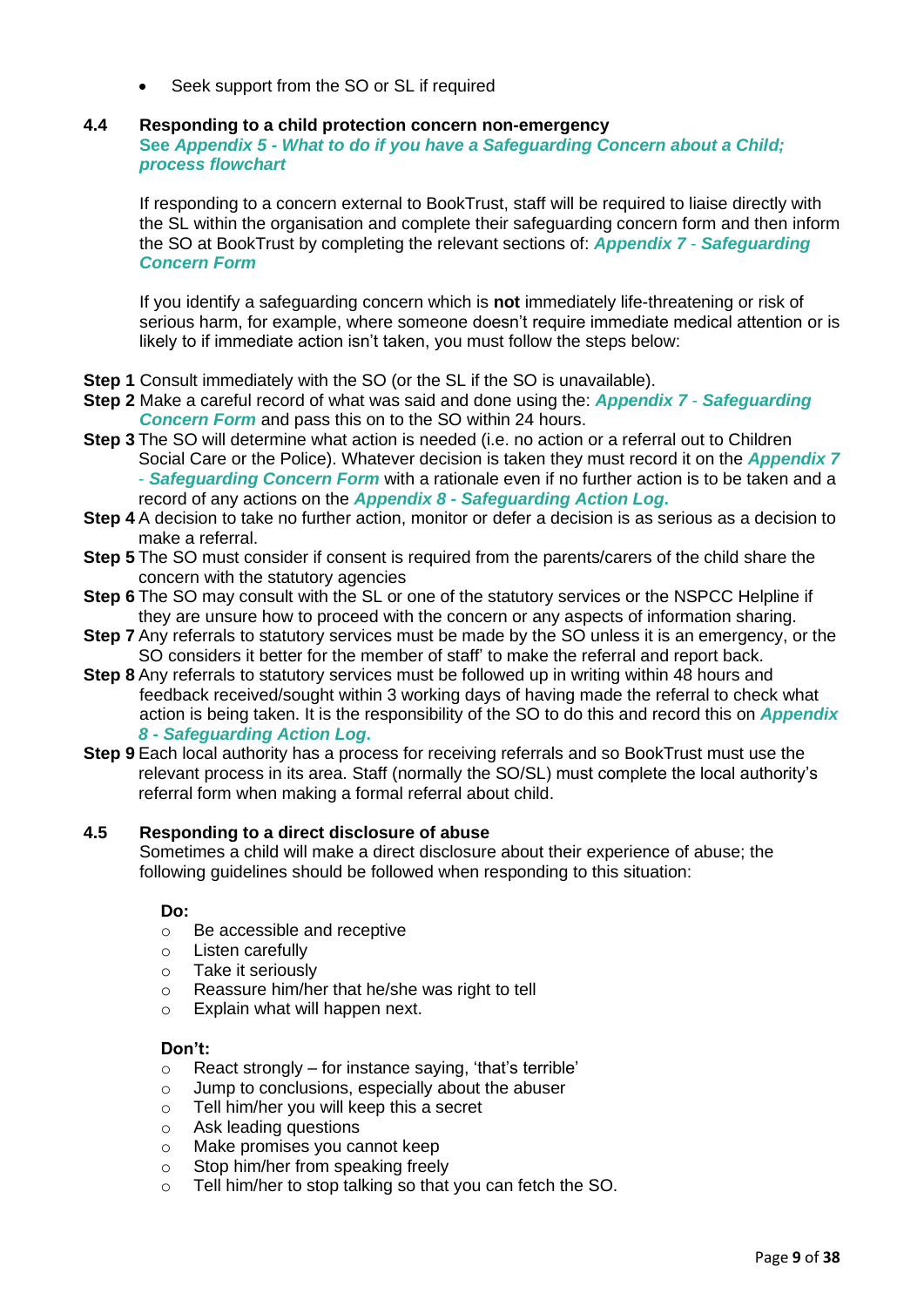- **4.5.1** In all cases, if BookTrust staff are working with children through another organisation when the concern or incident occurred, this should be reported without delay (and at least within 24 hours) to the SL for that organisation, who will have the contextual knowledge of the child and family. Following this, and within the same 24 hours the SO at BookTrust must also be advised of the concern or incident and information shared with the SO in order that she can liaise with the SL of the organisation, as appropriate, to confirm action taken.
- **4.5.2** BookTrust staff must guard against making a decision not to report any issues in the belief that they are protecting a person's cultural or religious beliefs or through fear that their action might be interpreted as being prejudiced.

#### **4.6 Information Sharing and Confidentiality**

Information sharing can be a complex area. The following guidelines should be adhered to:

- Ideally information should be shared where there is consent for so doing
- Data Protection legislation is not a barrier to sharing information about safeguarding
- Be open and honest about what you will do with the information
- Seek advice from appropriate professionals
- Share with consent but don't let 'no consent' prevent sharing if it places child at risk
- Always consider the safety of the child (for instance would telling a child's parents/carers put that child at further risk?)
- Ensure what is shared is necessary, proportionate, relevant, accurate, timely and secure
- Keep a record of what information has been shared and also the reason for seeking consent or not using the *Appendix 8 - Safeguarding Action Log*
- The SO or SL is to maintain the Safeguarding action log. The log is confidential to the SO and SL and others that they identify but this should be on a genuine 'need to know' basis
- The Trustee with oversight of Safeguarding will receive an annual overview report of safeguarding concerns or incidents (number and type) and any action taken including any nil returns. The Safeguarding Lead will also notify the Trustee with oversight of Safeguarding on an individual basis of any exceptional safeguarding concerns or incidents for the BookTrust context. Our policy, procedures and risk register will be reviewed in the light of this information.
- **4.6.1** All staff have a professional duty to share information with other agencies in order to safeguard children. The public interest in safeguarding children may override confidentiality interests. Information will be shared on a need to know basis only, as judged by the SO and SL. All BookTrust staff and partners must be aware that they cannot promise any child that they will keep information confidential when it concerns safeguarding.
- **4.6.2 In the case of child protection**, it is best practice to get consent to share information if possible and as long as it will not increase the risk of harm to the child. In most instances parents/carers and the child depending on his/her age should be informed that you are making a safeguarding referral to Children's Social Care unless to do so might put a child or in further danger, or where you suspect the parents/carers may be directly harming the child or where it might put yourself in danger. If anyone is unsure about this, they should speak to the SO or have a conversation with Children's Social Care to seek further advice.

#### **4.7 Bullying**

Bullying and cyberbullying may be defined as deliberately hurtful behaviour, usually repeated over a period of time, where it is difficult for those bullied to defend themselves. It can take many forms, but the three main types are physical (e.g. hitting, kicking, theft), verbal (e.g. racist or homophobic remarks, threats, name calling) and emotional (e.g. isolating an individual from the activities and social acceptance of their peer group). The damage inflicted by bullying (including bullying via the internet or mobile devices) can frequently be underestimated. It can cause considerable distress to children, to the extent that it affects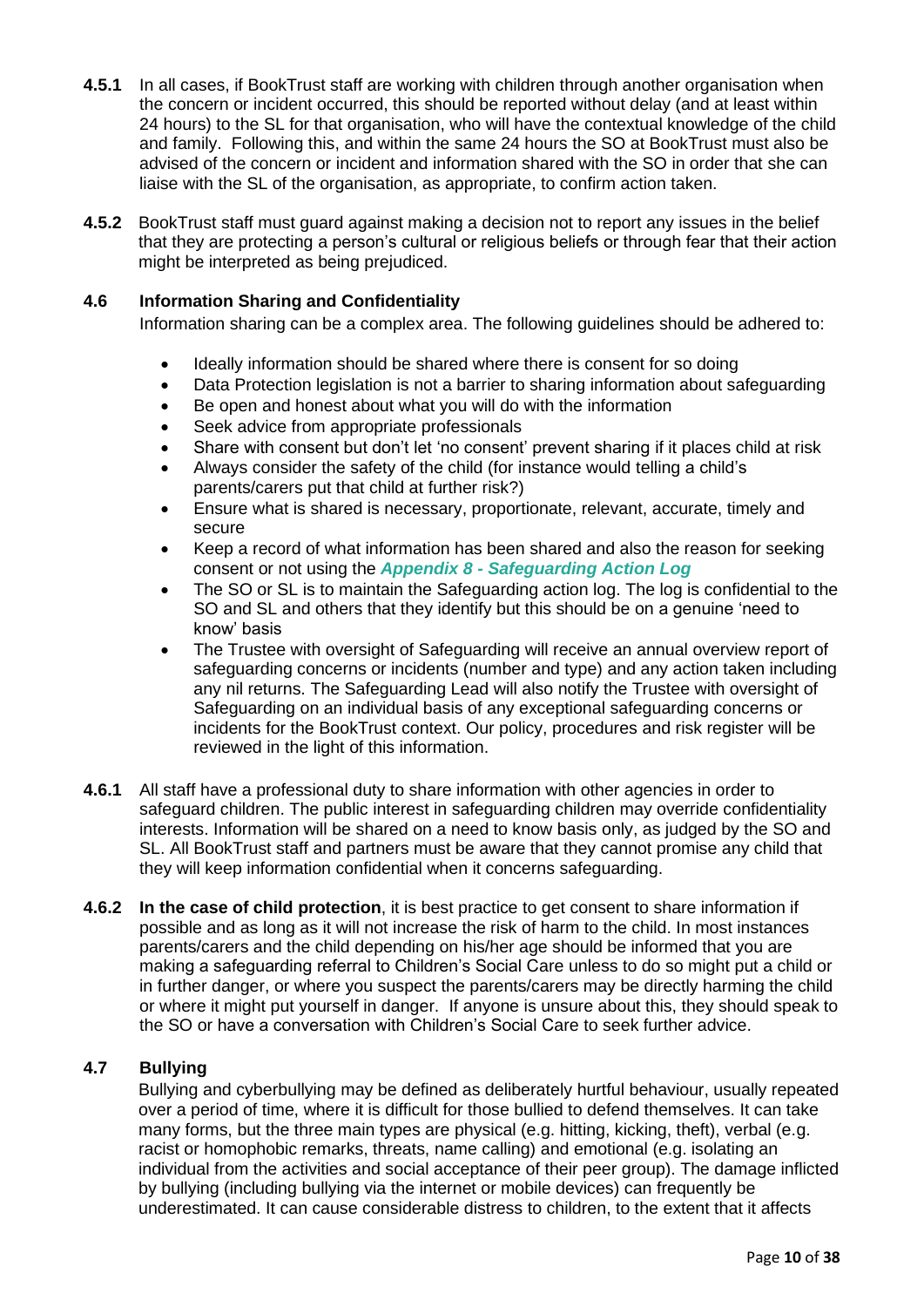their health and development or, at the extreme, causes them significant harm (including self-harm).

If staff become aware of a bullying incident the SL of the relevant organisation must be contacted in the first instance using their organisation's concern form. This should be recorded using the relevant sections of *Appendix 7- Safeguarding Concern Form* passing it on to the SO at BookTrust within 24 hours of the incident.

#### **4.8 Grooming Behaviour**

Grooming is when someone builds an emotional connection with a child to gain their trust for the purposes of sexual abuse, sexual exploitation or trafficking.

Children and young people can be groomed online or face-to-face, by a stranger or by someone they know - for example a family member, friend or professional.

Groomers may be male or female. They could be any age.

Many children and young people don't understand that they have been groomed or that what has happened is abuse. 'Grooming' is the process through which a person attempts to befriend a child with the intention of later developing a sexual relationship with them. It involves making the child feel comfortable through a variety of methods thus developing trust, before initiating physical contact and abusing that trust. Some argue that the term *entrapment* or *control* better describes this process.

An offender is likely to look to groom the adults as well as the child in order to gain their trust. This process can happen within any setting. Those who sexually abuse children are often experts at gaining confidence and can look for situations where they can have unsupervised access to children.

#### 4.9 **Peer on peer abuse**

All staff should be aware that children can abuse other children (often referred to as peer on peer abuse). And that it can happen both inside and outside of school or college and online. It is important that all staff recognise the indicators and signs of peer on peer abuse and know how to identify it and respond to reports. All staff should understand, that even if there are no reports in schools or colleges it does not mean it is not happening. It may be the case that it is just not being reported. As such it is important if staff have any concerns regarding peer on peer abuse they should speak to their designated safeguarding lead. It is essential that all staff understand the importance that inappropriate behaviours between peers are challenged, as they are actually abusive in nature. Downplaying certain behaviours, for example dismissing sexual harassment as "just banter", "just having a laugh", "part of growing up" or "boys being boys" can lead to a culture of unacceptable behaviours, an unsafe environment for children and in worst case scenarios a culture that normalises abuse leading to children accepting it as normal and not coming forward to report it.

#### **4.10 Safeguarding in the Online Environment**

Children can be abused through the online environment in a range of different ways. BookTrust staff may be become aware of this in their work through the following activities:

#### **4.10.1 Indecent Images of Children (IIOC)**

If a member of staff is **inadvertently exposed** to IIOC of children whilst using the internet they should take the following steps:

- **Step 1** Staff should refer to the SO and *Appendix 7 - Safeguarding Concern Form* should be completed and sent to them.
- **Step 2** The URLs (webpage addresses) which contain the suspect images should be reported by the SO to the Internet Watch Foundation (IWF) via [www.iwf.org.uk](http://www.iwf.org.uk/) – The actual images must not be sent to the IWF or anyone else.
- **Step 3** The SO should contact the police. If any copies of images need to be stored at the request of the police, then they should be stored securely where no one else has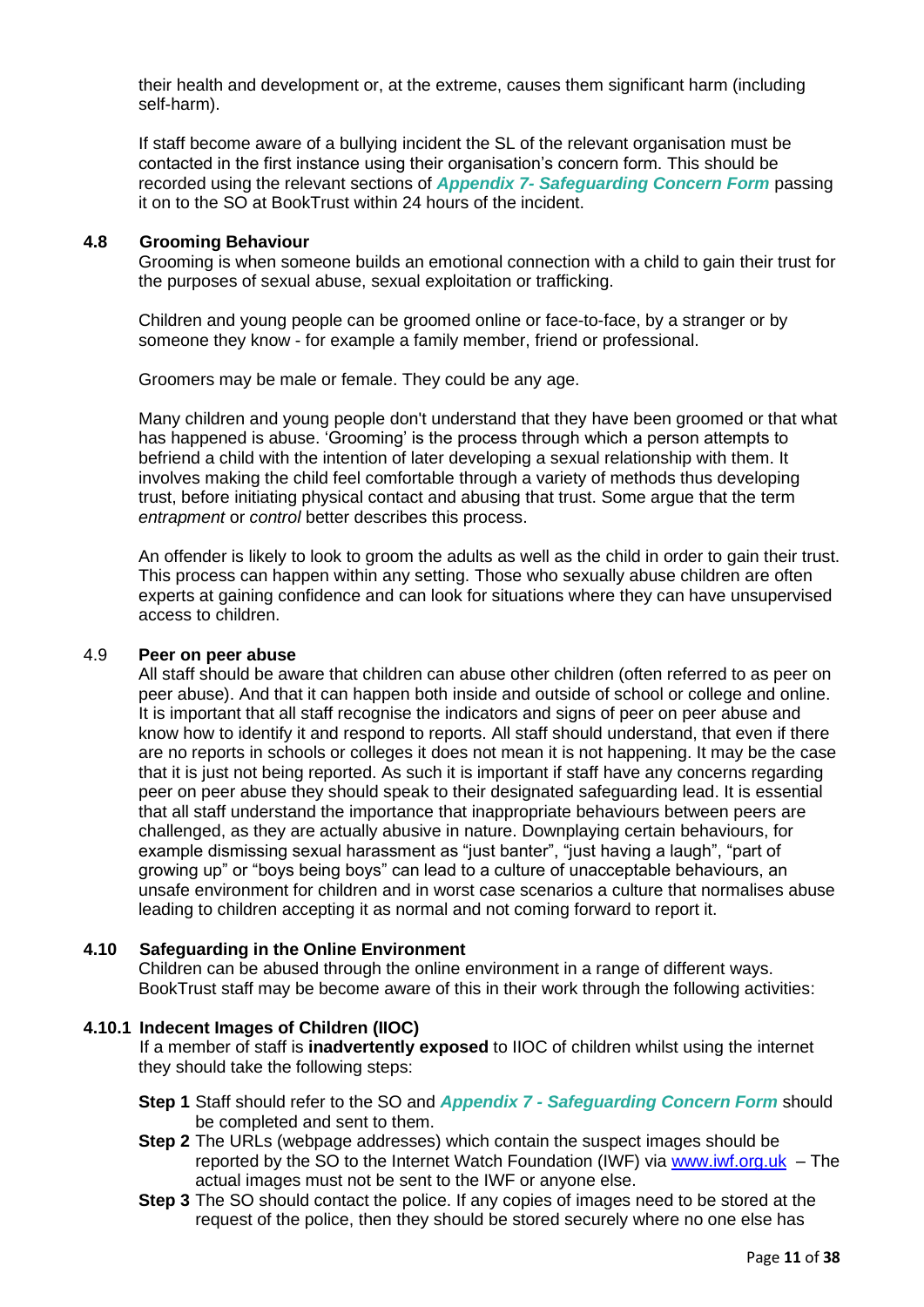access to them. If there is a doubt about whether the images are criminal, then a discussion will take place with the police regarding the best way for them to receive copies to determine whether they are criminal or not.

What to do if a member of staff is found **in possession** of IIOC on any electronic device provided by **BookTrust**:

- **Step 1** Staff must report what they have found to the SO within 24 hours and the *Appendix 7 - Safeguarding Concern Form* should be completed and sent to them.
- **Step 2** The URLs (webpage addresses) which contain the suspect images should be reported on to the IWF via www.iwf.org.uk by the SO. You must avoid sending copies of the images to the IWF or anyone else.
- **Step 3** The SO should contact the police. If any copies of images need to be stored at the request of the police, then they should be stored securely where no one else has access to them. If there is a doubt about whether the image is criminal, then a discussion will take place with the police regarding the best way for them to receive copies to determine whether they are criminal or not.
- **Step 4** Discuss with the police what to do about the device that the images are on.
- **Step 5** Quarantine the device in question and discuss with the police about checking for any other images on that device or any others.
- **Step 6** Follow *Section 6 - How to manage safeguarding Allegations Against Staff* procedures and police advice.

#### **4.10.2 Grooming**

If a child discloses that they are being groomed or abused by someone online or you have suspicions that this might be happening to them you should follow the procedures as outlined in *Section 4 - What to do if you are Concerned About A Child* or follow *Appendix 5 - What to do if you are Concerned about a Child; process flowchart.* 

Advice and a report can also be made to Child Exploitation and Online Protection (CEOP) which is a specialist Police command dealing with inappropriate online behaviour - *See Appendix 9 - Safeguarding Contact List.*

If the adult who is displaying online grooming behaviour is a BookTrust member of staff, partner or third party then follow the procedures in *Section 6 - How To Manage safeguarding Allegations Against Staff* or *Appendix 8***-** *How to manage safeguarding Allegations Against Staff; process flowchart.*

#### **4.11 Images, Photography and Filming**

Use of Child Images in Photographs/Website/Filming

BookTrust may take photographs and films through their activities or events. The images and footage may be shared for promotional and marketing purposes with the following guideline and safeguarding measures in place:

- Parental or legal guardian consent is required to use images, photography and filming. The parent or guardian is asked to sign, acknowledging they understand and agree to this.
- Consent and permission forms will outline how the images will be used and how long they will be used for.
- No inappropriate images will be taken
- New permission will be sought for other use of any image, or if the timeframe for using the image has elapsed
- Copies of the consent forms must be sent to the SO for filing
- Project completion is defined as "Once images or streaming have been used for their purpose and no longer required to be kept"
- Names and addresses of children in images must not be stored alongside the actual images.
- •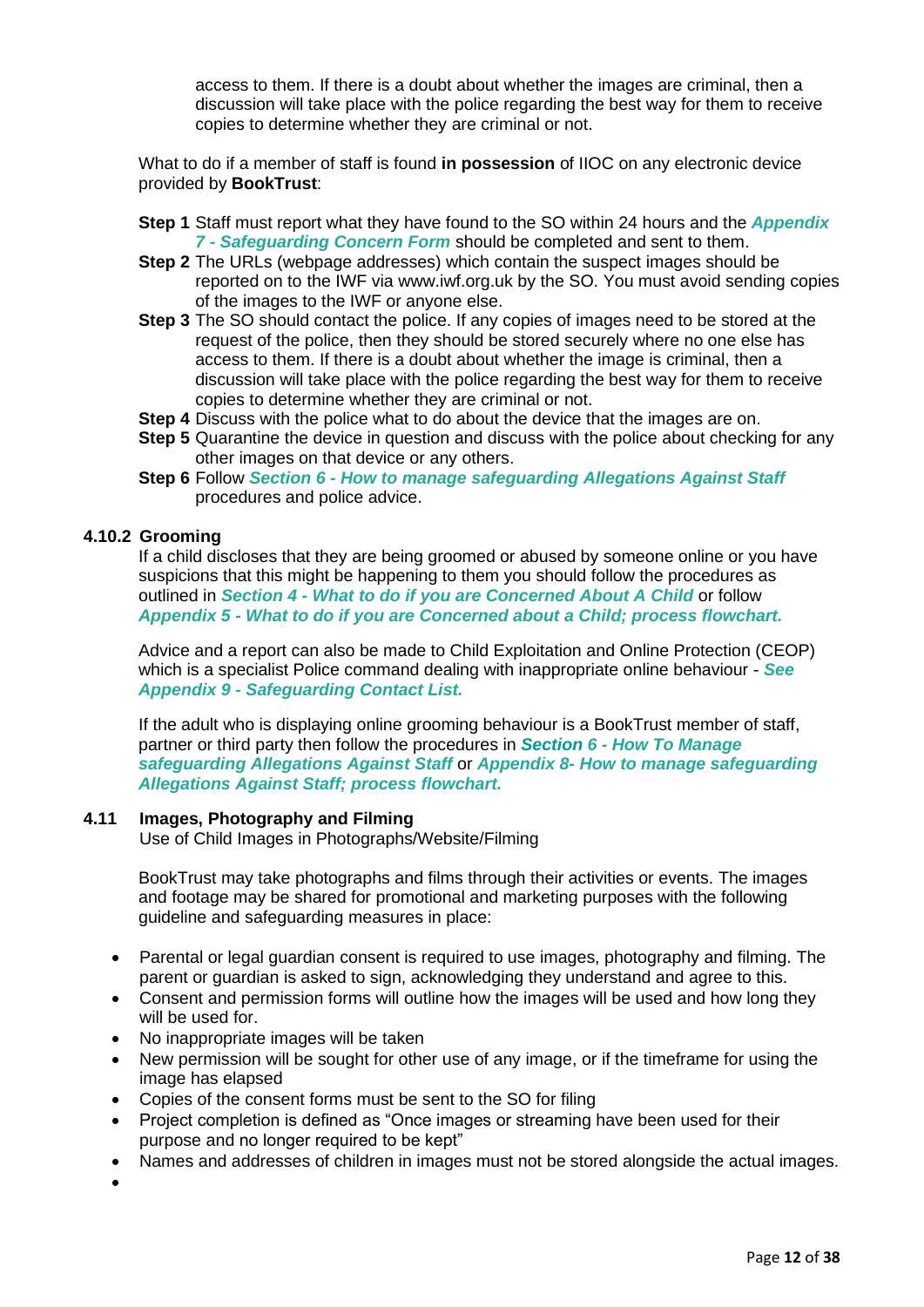## **5. CODES OF PRACTICE**

#### **5.1 Purpose**

This code of practice outlines the expectations and behaviour required of all BookTrust staff in relation to safeguarding. Its purpose is to support staff with clear expectations about appropriate standards of behaviour and reduce the possibility of allegations of abuse being made against them. This code of practice works alongside the BookTrust **Policy – Code of Conduct**.

#### **5.2 General conduct**

- It is expected that all staff set high standards of conduct and behave politely, respectfully, reasonably and professionally to clients, both junior and senior colleagues, and working contacts including beneficiaries, stakeholders and members of the public
- It is expected that all staff co-operate with the reasonable requests and instructions of managers and senior staff
- Staff should achieve an acceptable standard of dress, neatness and personal hygiene
- BookTrust operates a smart-casual dress code in the workplace, which should not include any items that may be offensive or suggestive to others.

#### **5.3 When working with children, you must:**

- Treat all children equally, respectfully, with warmth and empathy, and listen to their wishes and feelings
- Encourage a non-discriminatory environment
- Behave in a calm, positive, supportive and encouraging way with children
- Report on any suspicions, concerns, allegations or disclosures made by a child including poor practice and 'grooming' behaviour
- Ensure the relationship with a child (including their family) that you have met remains professional at all times. The aim should never be to develop the relationship into a friendship or intimate relationship
- Not have time alone with a child both in relation to face to face and online contact. Plan activities that involve more than one other being present, or at least within sight of others
- Respect a child's right to personal privacy but never agree to keep any information relating to the harm of a child confidential
- Risk assess any new activities for children
- Ensure that dangerous or otherwise unacceptable behaviour, including bullying by children are challenged and addressed
- Be aware that children can develop infatuations (crushes) towards adults. If this is happening, you should tell your manager or the SO and then respond to the situation in a way that maintains the dignity of all concerned
- Discourage physical contact. If a child needs physical comfort that this is done in a way that is both age appropriate and respectful of their personal space, with their permission and in the presence of someone.

#### **5.4 When working with children, you must not:**

- Conduct a sexual relationship with a child or indulge in any form of sexual contact with a child regardless of the age of consent
- Swear or make sarcastic, insensitive, derogatory or sexually suggestive comments or gestures to or in front of children
- Engage in or allow any sexually provocative games involving or observed by children whether based on talking or touching
- Show favouritism or gossip about children
- Rely on your reputation, position or BookTrust to protect you
- Ask a child questions which may be construed as sensitive without first consulting with a member of staff or other adult responsible for the child
- Let any allegations of abuse or poor practice goes unchallenged or unreported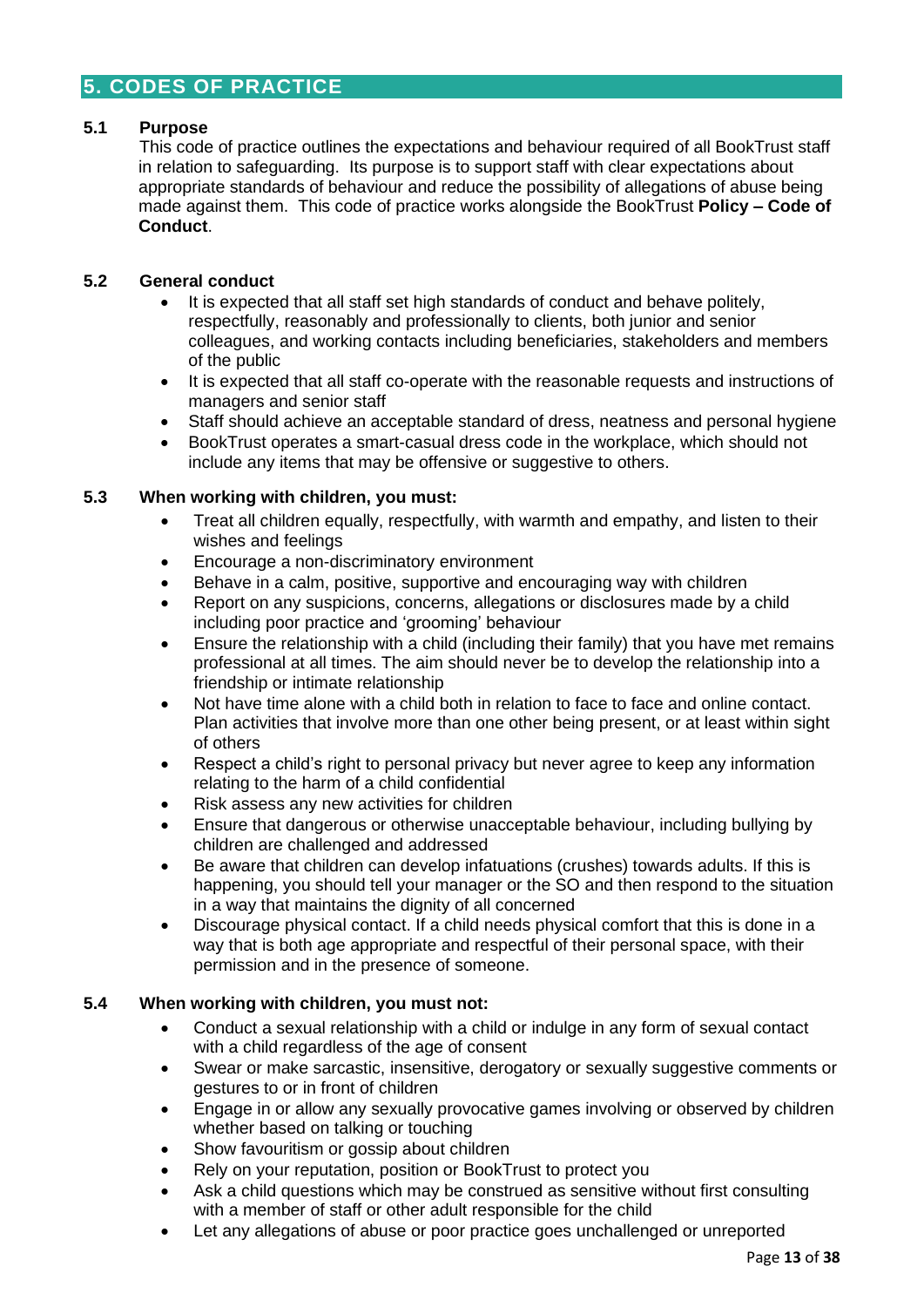- Maintain confidentiality about sensitive information to safeguard a child
- Work under the influence of alcohol or drugs, smoke, vape or drink alcohol in front of children
- Discuss your own personal/ sexual relationships in front of children
- Give or receive gifts and/or substances such as drugs, alcohol, cigarettes, and ecigarettes from or to a child or their family
- Use any type of physical punishment in order to discipline. Shouting at children should also be avoided whenever possible and only if alternative forms of discipline have failed
- Do things of a personal nature that the child can do for themselves
- Steal, or condone someone else's stealing, regardless of the value the stolen item
- Photograph or film children for which no prior consent has been sought
- Administer First Aid involving the removal of clothing unless in the presence of their parents/carers or others
- Show any audio and/or visual material (CDs, DVDs, videos, photos, films, computer or games etc.) that has inappropriate content for children
- Arrange to meet a child outside of your work context where the purpose is one of friendship or an intimate relationship
- Permit a child to use language that aims to radicalise by supporting terrorism and forms of extremism leading to terrorism
- Personally contact a child through any form of social media
- Investigate any allegation of abuse yourself.

## **6. PROCEDURES- HOW TO MANAGE SAFEGUARDING CONCERNS OR ALLEGATIONS AGAINST STAFF**

#### *See Appendix 6 – How to Manage Safeguarding Concerns or Allegations Against Staff; Process Flowchart*

#### **6.1 The aims of these procedures are to ensure that:**

- Children and staff are protected and supported following an allegation that they may have been abused by an adult working for or on behalf of BookTrust
- There is a fair, consistent and robust response to any safeguarding allegation made including those that are historical
- There is an appropriate level of investigation into concerns or allegations, whether they are said to have taken place recently, at any time the person in question has been employed by BookTrust or prior to the person's involvement with BookTrust
- BookTrust continues to fulfil its responsibilities towards the member of staff who may be subject to such investigations

#### **6.2 Definition of a safeguarding allegation**

#### **6.2.1 This is where a person has**:

- a) behaved in a way that has harmed a child, may have harmed a child or might lead to a child being harmed
- b) possibly committed or is planning to commit a criminal offence against a child or related to a child
- c) Behaved towards a child in a way that indicates s/he is or would be unsuitable to work with children

### **6.2.2 The allegation may:**

• Involve a child/ren, or adults(s) or both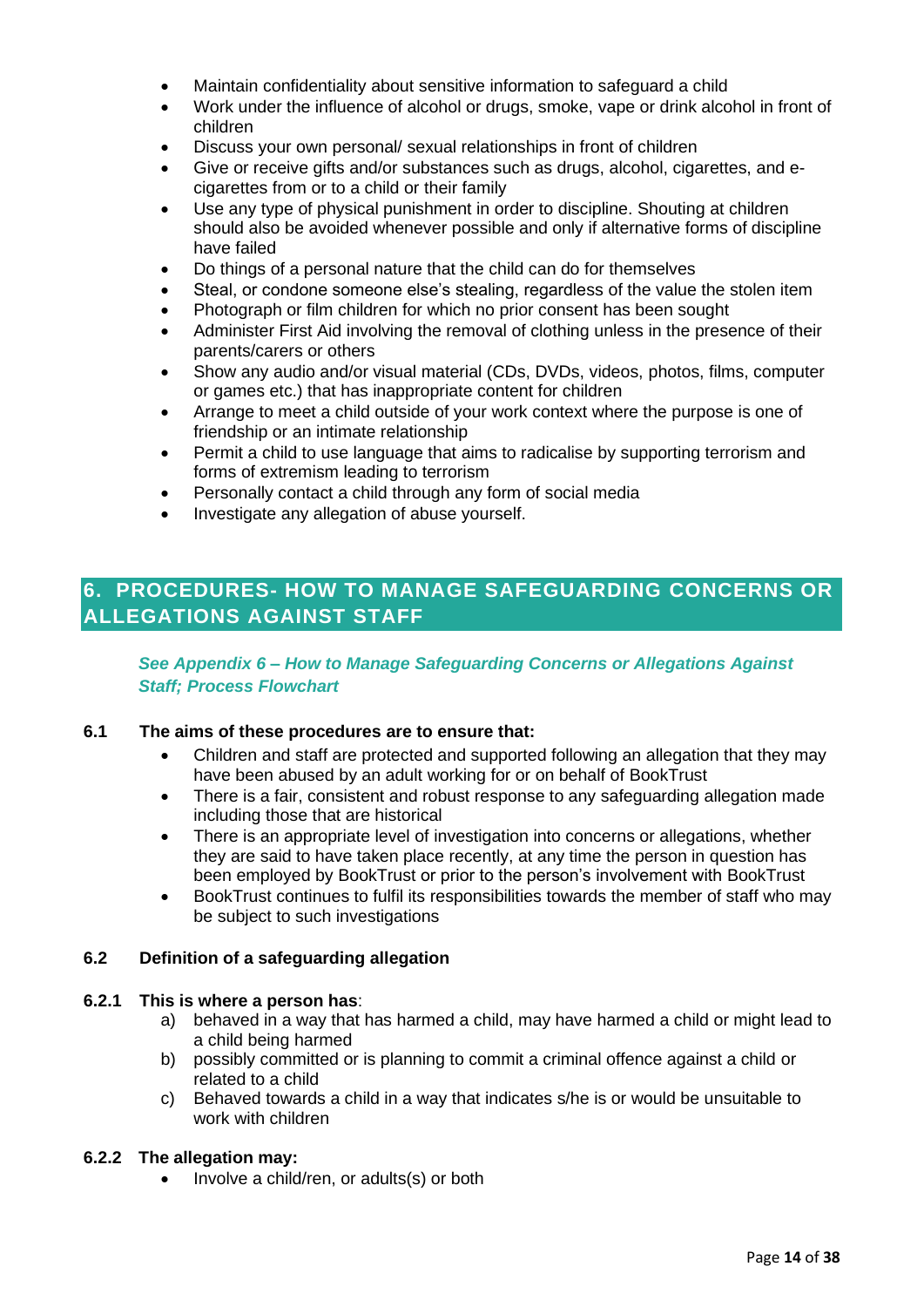- Not directly have a 'known child' victim as such. For example, if a member of staff is accessing abusive images of children online or using the internet to groom children with the intent to harm in future
- Be about any type of abuse
- Concern a breach of the BookTrust safeguarding code of conduct
- Relate to a staff member who has left BookTrust (known as a 'historical non- recent allegation')
- Concern about any relative or dependent of a member of staff.

#### **6.2.3 A safeguarding allegation may arise when:**

- A child or parent/carer makes a direct allegation against a member of staff or a representative of a partner organisation or others covered by this policy. For example, BookTrust receives a call detailing a safeguarding concern about a bookgifter at a bookgifting session
- A member of staff directly observes behaviour that is cause for concern, for example at an event
- BookTrust receives a safeguarding allegation from any individual in the course of another internal procedure, for example a disciplinary or complaint
- BookTrust is informed by the Police or Local Authority that an individual is the subject of a child protection and/or criminal investigation
- Information emerging from the renewal of a DBS check that a staff member may have committed an offence or been involved in an activity that could compromise the safety of a child/ren
- A member of staff informs BookTrust that they have been the subject of allegations, have actually harmed a child or committed an offence against or related to a child.
- **6.2.4** The *How to Manage Safeguarding Concerns or Allegations against Staff* procedure in this section must be followed consistently in all instances, regardless of how the safeguarding allegation arises or from whom, or whether it is shared with BookTrust by email, face-to-face contact, social networking, telephone or letter.
- **6.2.5** If a member of staff is concerned about the behaviour of another member of staff then they should not worry about the confidentiality of this information. Even if it turns out to be mistaken, it is better to discuss it and enable a proper investigation and assessment to happen than not report it at all. Do not:
	- lanore concerns
	- Confront the person
	- Discuss the matter with others apart from those identified in this procedure.

### **6.3 What to do if a safeguarding allegation is made**

#### *See Appendix 6 - How to Manage Safeguarding Concerns or Allegations against Staff*; *process flowchart*

- **6.3.1** The person who has or receives a safeguarding allegation must make a note of the basic details of the allegation using *Appendix 7- Safeguarding Concern Form* to include:
	- The name of the individual who the allegation is about and any other identifying information, including location
	- The name of any child involved
	- The date and time of the allegation arising
	- The name and contact details of the person making the allegation
	- Key information about the nature of the safeguarding allegation.
- **6.3.2** The person should inform the SO. This should be done within this same working day of the allegation coming to light. If the concern is about the SO then inform the SL.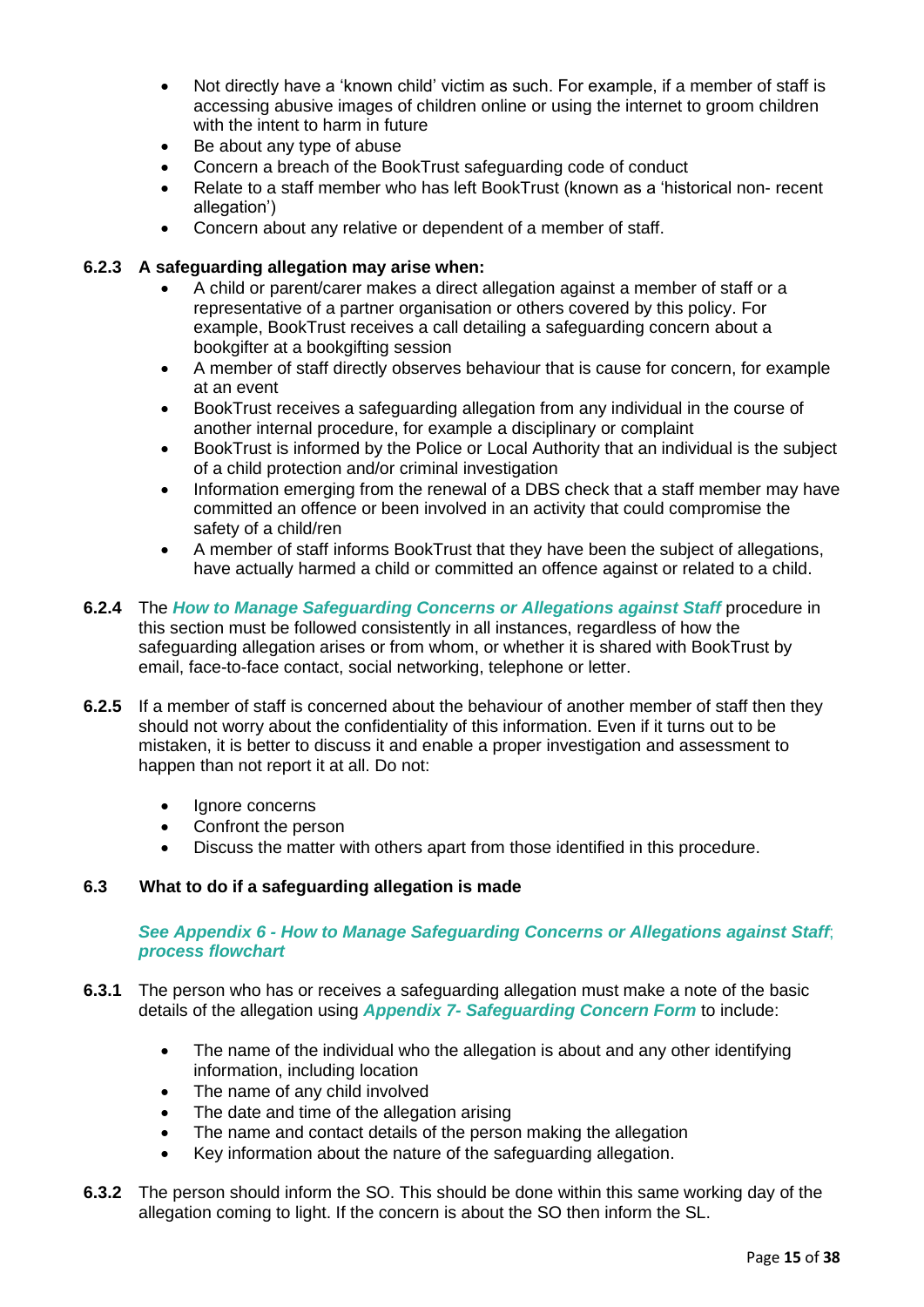- **6.3.3** If it is considered that a child or adult is subject to life threatening concerns or risk of immediate harm, or needs emergency medical attention, then the emergency services must be contacted straightaway and the parents/carers of the child or told that immediate steps are being taken to get help.
- **6.3.4** The SO will inform the Safeguarding Lead within 24 hours who will contact the SL of the relevant organisation and consult with a HR advisor for BookTrust and consider if the allegation is a safeguarding one requiring action.

#### **6.4 Managing a safeguarding allegation**

- **6.4.1** There may be up to **four strands** in the consideration of any safeguarding allegation:
	- **Strand 1** Enquiries and assessment by social care about whether a child is in need of protection and/or services
	- **Strand 2** A police investigation if a criminal offence may have been committed
	- **Strand 3** Consideration by an employer of disciplinary action in respect of the individual
	- **Strand 4** Referral for 'consideration to bar' a person from working with children (i.e. referral to the Disclosure and Barring Service) and/or referral to a professional registration body for professional misconduct.
- **6.4.2** The SL will oversee the management of all allegations together with an SO where appropriate and hold accountability for them.
- **6.4.3** The SL is responsible for agreeing an initial plan of how to proceed with managing the allegation. They need to agree that the information before them is a safeguarding allegation. The safeguarding allegation may be in respect of the person's employment or behaviour towards any other children including their own.
- **6.4.4** If after the initial consideration, the SL does not consider the matter constitutes a safeguarding allegation then they must decide if an internal investigation is required to determine if the behaviour or incident was related to poor practice or misconduct. The disciplinary process must then be followed. All decisions and the reasons for them, including there being no need to take safeguarding action must be recorded and kept on the individual's file.

#### **6.4.5 If confirmed as a safeguarding allegation, the SL must agree an initial plan within one working day and should consider the following steps:**

| Step 1  | The immediate safety of any relevant child/ren involved, for example those<br>that are the subject of the safeguarding allegation or other children that the<br>individual has contact with through work or family |
|---------|--------------------------------------------------------------------------------------------------------------------------------------------------------------------------------------------------------------------|
| Step 2  | What information to share with the individual who is the subject of the<br>safeguarding allegation and with any other known employer of the individual,<br>and when to do so                                       |
| Step 3  | Whether any immediate decision has to be taken about suspension of the<br>individual subject to allegation, pending further enquiries and/or investigation;                                                        |
| Step 4  | Delegation of particular tasks to nominated safeguarding representatives                                                                                                                                           |
| Step 5  | If any records need to be secured or 'locked down, or any equipment<br>removed from the individual who is the subject of the concern                                                                               |
| Step 6  | Whether the criteria is met for referral to the Local Authority and/or the Police;<br>as stated in section 6                                                                                                       |
| Step 7  | What further information may be required for clarification                                                                                                                                                         |
| Step 8  | Identifying who else is aware of the safeguarding allegation and who has<br>been spoken to                                                                                                                         |
| Step 9  | Whether any advice should be sought from the local authority or NSPCC<br>helpline                                                                                                                                  |
| Step 10 | Arrangements to support the person who is the subject of the safeguarding                                                                                                                                          |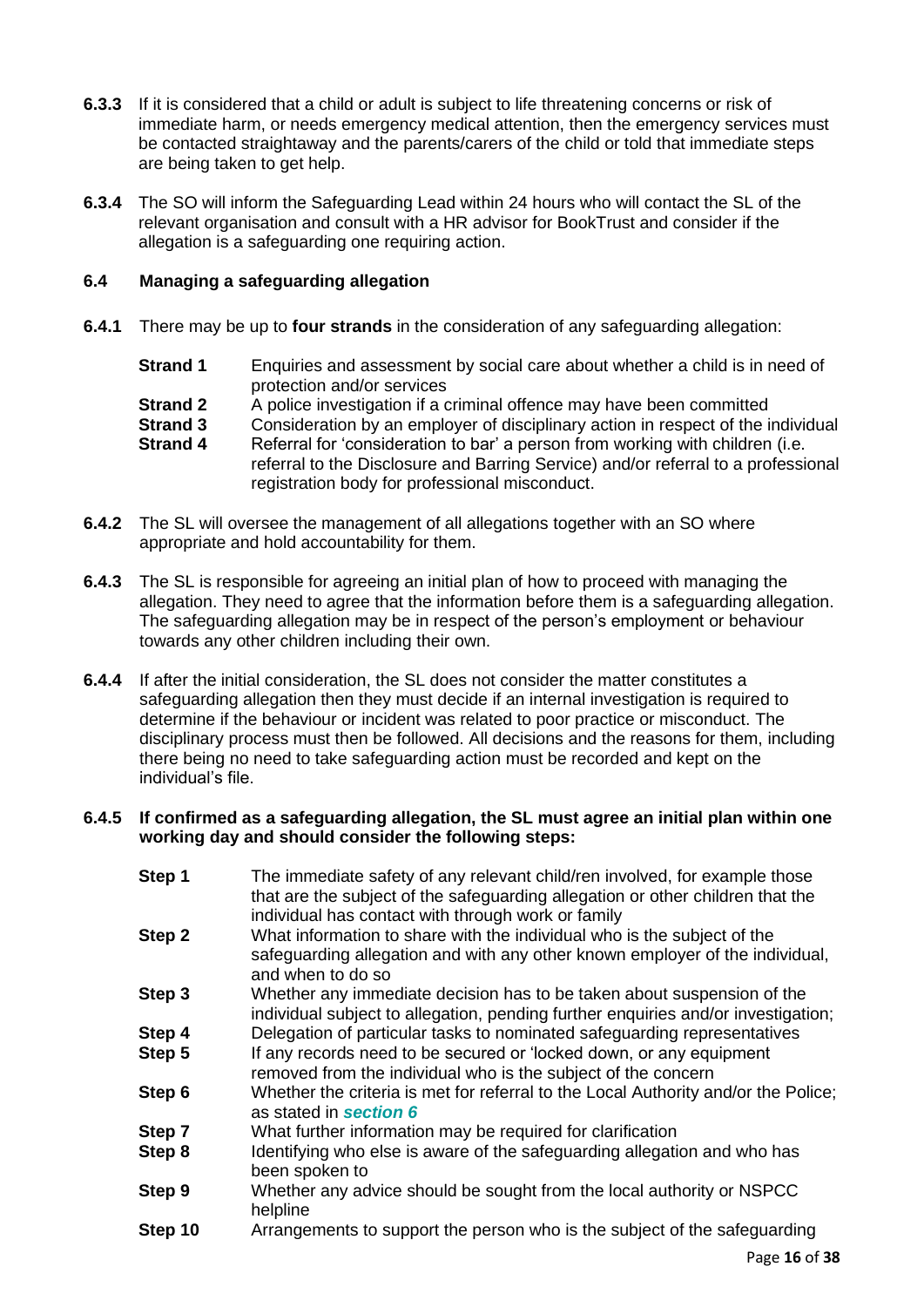allegation, the person who raised the allegation and the alleged victim. Where this is not a BookTrust employee these procedures will be carried out by person's employer.

#### **In addition, there may need to be a plan around the management of information including:**

- **Step 11** Who needs to know and what information can be shared
- **Step 12** How to manage speculation, leaks and gossip
- **Step 13** What, if any, information can reasonably be given to reduce speculation
- **Step 14** How to manage press interest if, and when, it might arise

#### **6.4.6 In the event that a safeguarding allegation is made against:**

- **The SO** the SL will manage the allegation process
- **The SL** the Board of Trustees with a nominated person from the SLT or as appropriate
- **6.4.7** If it is agreed that the safeguarding allegation meets one or more of the criteria in *Section 6.2.1* then the SO or SL must make a referral within one working day to:
	- the Designated Officer for the Local Authority (DOLA) (normally where the child lives) previously and sometimes still referred to as Local Authority Designated Officer (LADO) if the allegation is about behaviour towards a specific child
	- the DOLA (or equivalent) where the staff member lives if the allegation is about behaviour but with no identifiable victim.

Some safeguarding allegations are clearly so serious that they require immediate referral to the Police and Children's Social Care. Other allegations that appear to meet the criteria may seem less serious; however, it is important that they are followed up and examined objectively by the external authorities who may hold other relevant information about the individual that is unknown to BookTrust.

- **6.4.8** If the allegation is considered to meet the criteria for referral, then the safety and welfare of any child/ren is of the upmost importance, and any child protection investigation and/or police investigation must take priority over any internal BookTrust procedures.
- **6.4.9** All decisions and the evidence upon which they are based must be recorded.

#### **6.5 Action required of the SO and SL following initial consideration**

- **6.5.1** Where the allegation meets the criteria in *Section 6.2.1* SO or SL will make the referral to the Local Authority see *Section 6.4.7* to discuss and agree the next steps, including informing parents/carers of the child concerned (if applicable) about the allegation if they are not already aware of it. Concerns may also be reported to the LADO/DOLA that are not solely in connection with what happens in the working environment. The actions of an individual in their personal life may indicate that their behaviour could be a risk of harm to the children they come into contact with at work.
- **6.5.2** The DOLA will discuss the allegation and obtain further details of the allegation and the circumstances in which it was made.
- **6.5.3** If there is reason to suspect that a criminal offence may have been committed, the police will be involved in making enquiries. BookTrust is expected to cooperate fully with any police child protection investigation.
- **6.5.4** The possible risk of harm to other child/ren must be effectively evaluated and managed in respect of any child/ren involved in the allegations, and any other children in the individual's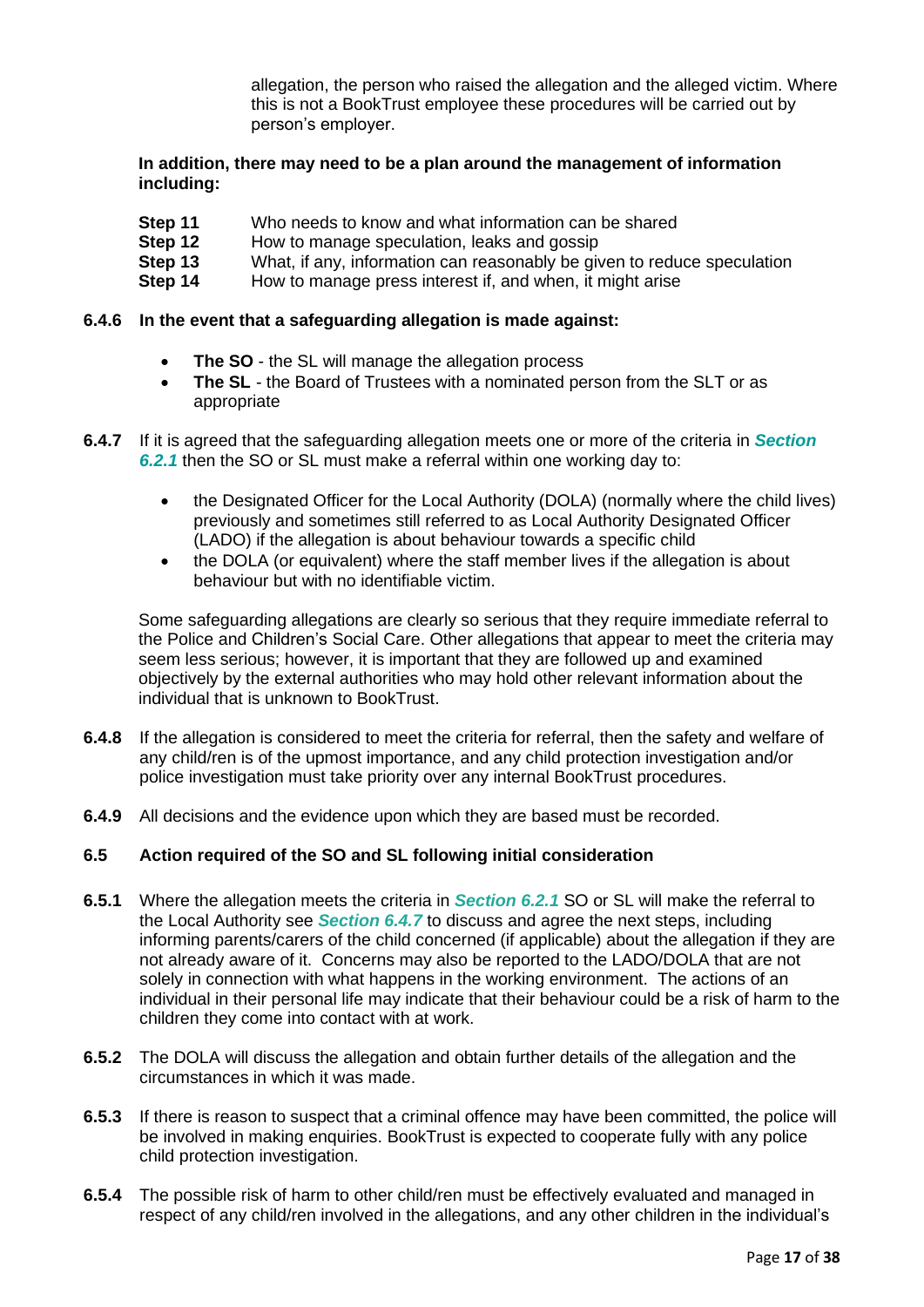home, work or community life. In some cases, this will require BookTrust to suspend the member of staff who is the subject of the allegation or cease to use their services. During suspension, the employee must not contact work colleagues or discuss the situation with anyone within the organisation other than their named contact.

- **6.5.5** The act of suspension does not indicate a person's guilt. An individual must not be suspended automatically when there has been an allegation or without careful thought**. Suspension should be considered in any case where:**
	- 1. There is cause to suspect a child is at risk of significant harm
	- 2. Or, the allegation warrants investigation by the Police
	- 3. Or, is so serious that it might be grounds for dismissal
	- 4. Or, there are concerns that the person about whom the allegations are made may put pressure on or interfere with potential witnesses.
- **6.5.6** The power to suspend the accused member of staff or dispense with the services of the partner or third party is vested in the employer alone. However, in making these decisions the SL will need to take into consideration the views of the Police and the Local Authority.
- **6.5.7** The SL will be responsible for deciding how and when to feedback to the person who made or received the allegation, and what information to give to others who may know the accused individual concerned.
- **6.5.8** The SL will decide on a case-by-case basis if, and when, it is necessary to advise the nominated Safeguarding Champion on the Board of Trustees about the allegation and its management, depending on the seriousness of the allegation, reputational risks, liability and potential media interest.

*See Appendix 6 - How to Manage Safeguarding Concerns or allegations Against Staff; Process flowchart* 

#### **6.6 Action following the conclusion of the investigative process**

- **6.6.1** At the conclusion of any external investigations, the SL and the DOLA will formally review the outcome and determine any further action required. The range of options open will depend on the circumstances of the case and will need to take into account the result of any police investigation or trial, any investigations in respect of the child's safety, as well as the different standard of proof required in disciplinary and criminal proceedings. Options include:
	- 1. Reintegration of the member of staff and all others listed in this document
	- 2. Invoking the disciplinary process
	- 3. Alerting other known employers of the individual concerned (advice may need to be sought from either the DOLA, Police or NSPCC helpline on this point)
	- 4. Referral to the Disclosure and Barring Service (DBS) for consideration to bar the person from working with children
- **6.6.2** The following definitions should be used when recording the outcome of an allegation:
	- 1. *Substantiated:* there is sufficient evidence to prove the allegation.
	- 2. *False***:** there is sufficient evidence to disprove the allegation.
	- 3. *Malicious:* there is sufficient evidence to disprove the allegation and that there has been a deliberate act to deceive.
	- 4. *Unsubstantiated*: there is insufficient evidence to either prove or disprove the allegation. The SL, therefore, do not imply guilt or innocence.
- **6.6.3** Every effort should be made to reach a conclusion in all cases even if:
	- The individual refuses to cooperate, although s/he should be given a full opportunity to answer the allegation and make representations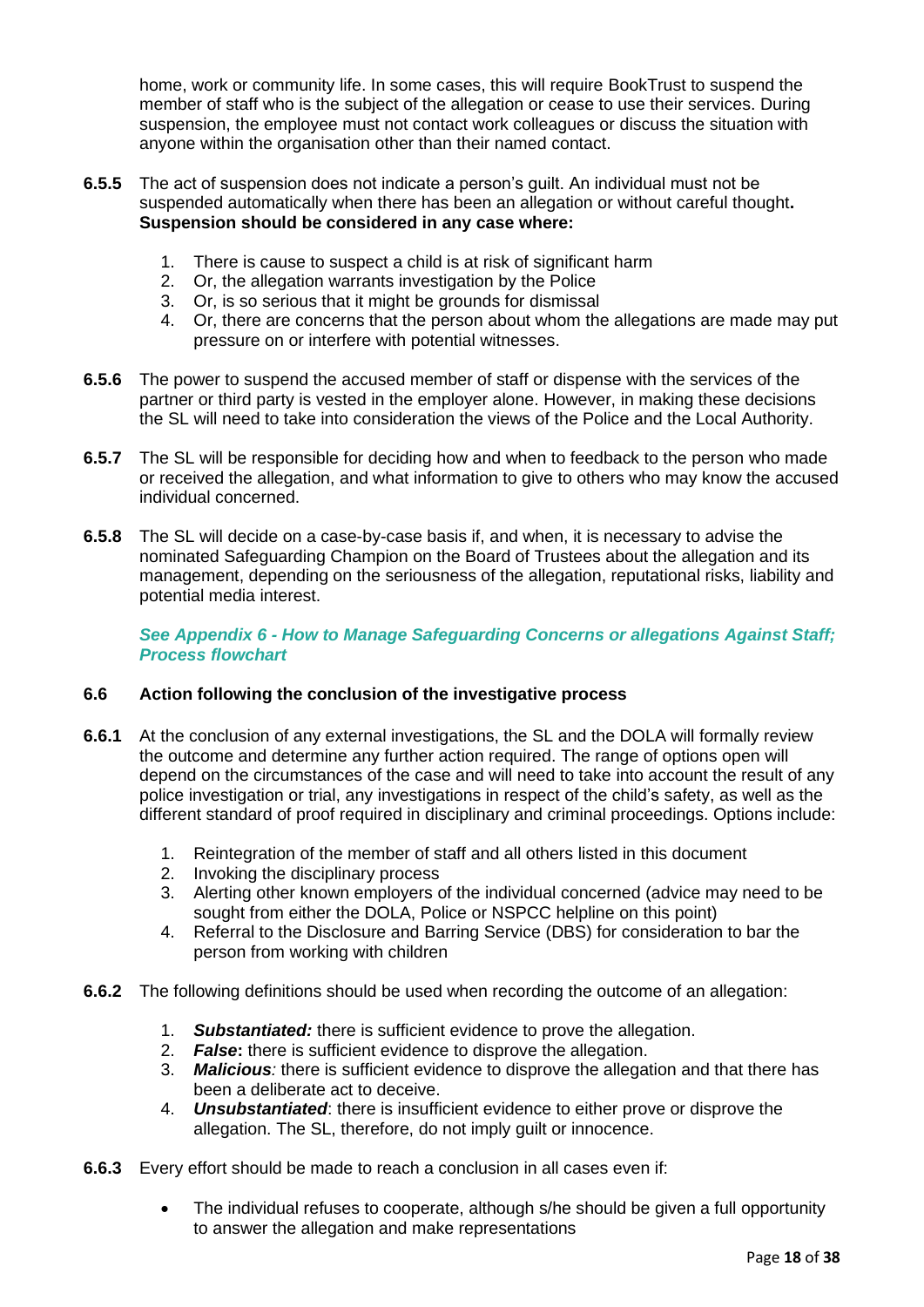- It is difficult to reach a conclusion
- The member of staff has resigned or the contractor and/or partner withdraws his/her services
- The person is deceased
- **6.6.4** BookTrust **never** agrees to the use of a 'settlement agreement' with a member of staff where there has been an allegation of abuse. This is where the member of staff subject to the allegation agrees to resign, the employer agrees not to pursue disciplinary action, and both parties agree a form of words to be used in future references. Nor can it be used to override BookTrust duty to make a referral to the DBS where they meet the criteria for consideration to bar them from working with children.
- **6.6.5** The SL must determine who needs feedback following the conclusion of any investigations and the nature of that feedback in accordance with the principles of data protection and confidentiality. This might include feedback to the child's parents/carers, and/or the person who raised the concern initially and the line manager of the member of staff.
- **6.6.6** If an allegation is determined to be false or malicious, the SL where relevant must consider if any further action is required which includes:
	- If the safeguarding allegation was made by a child then there is a need to consider if a referral to Children's Social Care is required to determine if that child is in need of services, or may have been abused by someone else; and/or
	- If the safeguarding allegation was deliberately invented or malicious by another adult/s then this should be discussed with the police and advice sought
	- Whether disciplinary action is required
	- The support needs of the person that was the subject of the safeguarding allegation
	- The support needs of an adult survivor of historical abuse
- **6.6.7** At the end of the process of managing an allegation and its conclusions, the SL is responsible for the identification of any lessons learned from the operation of this procedure, the actions taken, and the support offered. This learning should feed into policy and procedural revisions and any plans for safeguarding training.
- **6.6.8** The SL must provide in writing feedback to the person who has been subject to the investigation, clarifying the final outcome and any implications for their employment. This must be provided within five working days of the conclusion of the investigation.

#### **6.7 Poor Practice**

There may be circumstances where allegations are about poor practice rather than child abuse, for example the member of staff has not adhered to the codes of practice within this policy and there are concerns about behaviours. Where there is any doubt you should consult with the SO or SL to consider an assessment or investigation. If the assessment or investigation shows that the allegation is clearly about poor practice then BookTrust will determine how best to remedy this e.g. as part of the Disciplinary Procedure dependent on the nature and seriousness of the practice.

#### **6.8 Support**

**6.8.1** BookTrust will fully support and protect any member of staff who, in good faith, reports his or her concern that a colleague is, or may be abusing a child. If an allegation is made that is found to be malicious or fraudulent BookTrust retains the right to take appropriate action against the individual responsible for making the claim.

As an employer, BookTrust has a duty of care to its staff and will therefore act to manage and minimise the stress inherent in the allegations process. In managing any allegation there is a need for the SL to consider the support needs of individuals involved. The support they require depends on the circumstances of the case and will have to be negotiated and agreed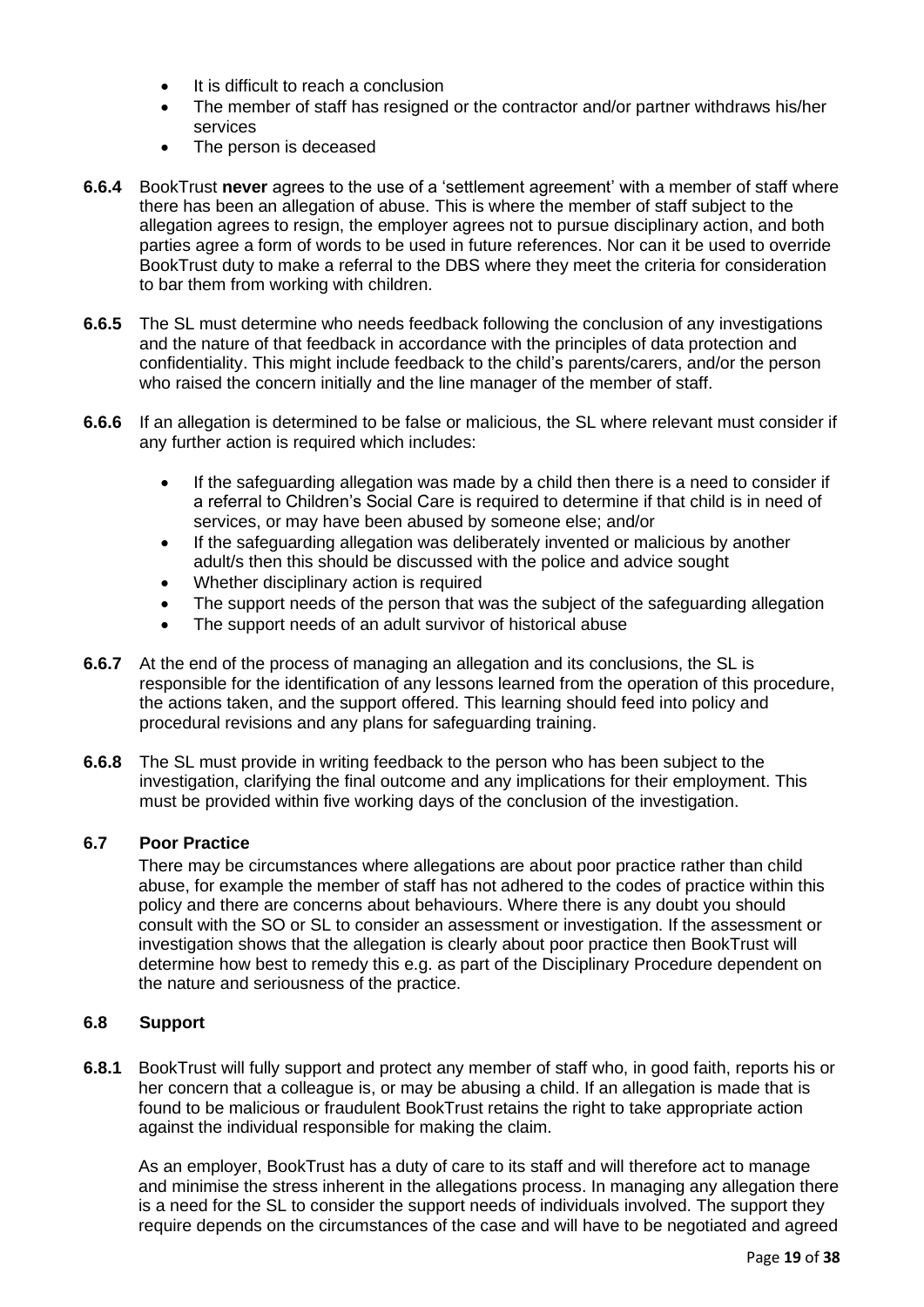on a case-by-case basis. Support may include responding to the impacts of shock, anger or being a suicide risk, for example. It may include support for the:

- Person who raised the concern at the outset
- Person who is the subiect of the allegation
- Child/parents/carers, if applicable, where harm was alleged against a particular child
- **6.8.2** The SL is responsible for ensuring that the staff subject of the allegation is:
	- Informed of the allegation against them (once agreed by the Local authority/Police), notified of the processes that will follow and signposted to independent support should they require it
	- Kept up to date about any progress in relation to their case
	- Advised to contact their union or professional association at the outset
	- Kept up to date about what is happening in the workplace in cases where a staff member is suspended or BookTrust cease to use his/her services. This is to enable their reintegration should they return to work
	- Sent correspondence confirming all of the above including the arrangements for support

#### **6.8.3 Referral to the Disclosure and Barring Service (DBS) and Professional Regulatory Bodies**

Once the final outcome of the allegation management process is concluded, the following actions must be considered by the SL and the DOLA:

- Where a member of staff is engaged in providing 'regulated activity' then the issue of whether they are allowed to continue in this role must be considered by BookTrust depending on the outcome of the enquires. If it is concluded that the person should no longer be engaged in regulated activity, then there is a legal requirement for BookTrust to refer the person to the DBS for consideration to bar the person from working with children. The referral process is outlined on the DBS website and they can be contacted for advice if there is uncertainty as to what to do. It will be lead responsibility of SLs for making referrals to the DBS.
- Where a member of staff may be registered with a professional body or bodies the issue of referral of the member of staff to the professional regulatory body must be considered
- **The Charity Commission** require notification of suspicions, allegations and incidents of abuse or mistreatment of 'vulnerable beneficiaries'. Therefore, the SLs will need to consider if such notification is required and take the necessary steps if required.
- The actions outlined must be considered even if the person has resigned or the volunteering activity has ceased or the person is deceased. A record of all decisions and actions must also be recorded using the *Appendix 8 - Safeguarding Action Log*

#### **6.9 References**

Cases in which an allegation was proven to be false, unsubstantiated or malicious should not be included in employer references.

## **7. RECORDING, RECORD RETENTION AND DESTRUCTION**

#### **7.1 Recording**

It is essential to keep clear, comprehensive, records of any concern or allegation including details of how they were followed up and resolved, and details of the decisions reached and any action taken.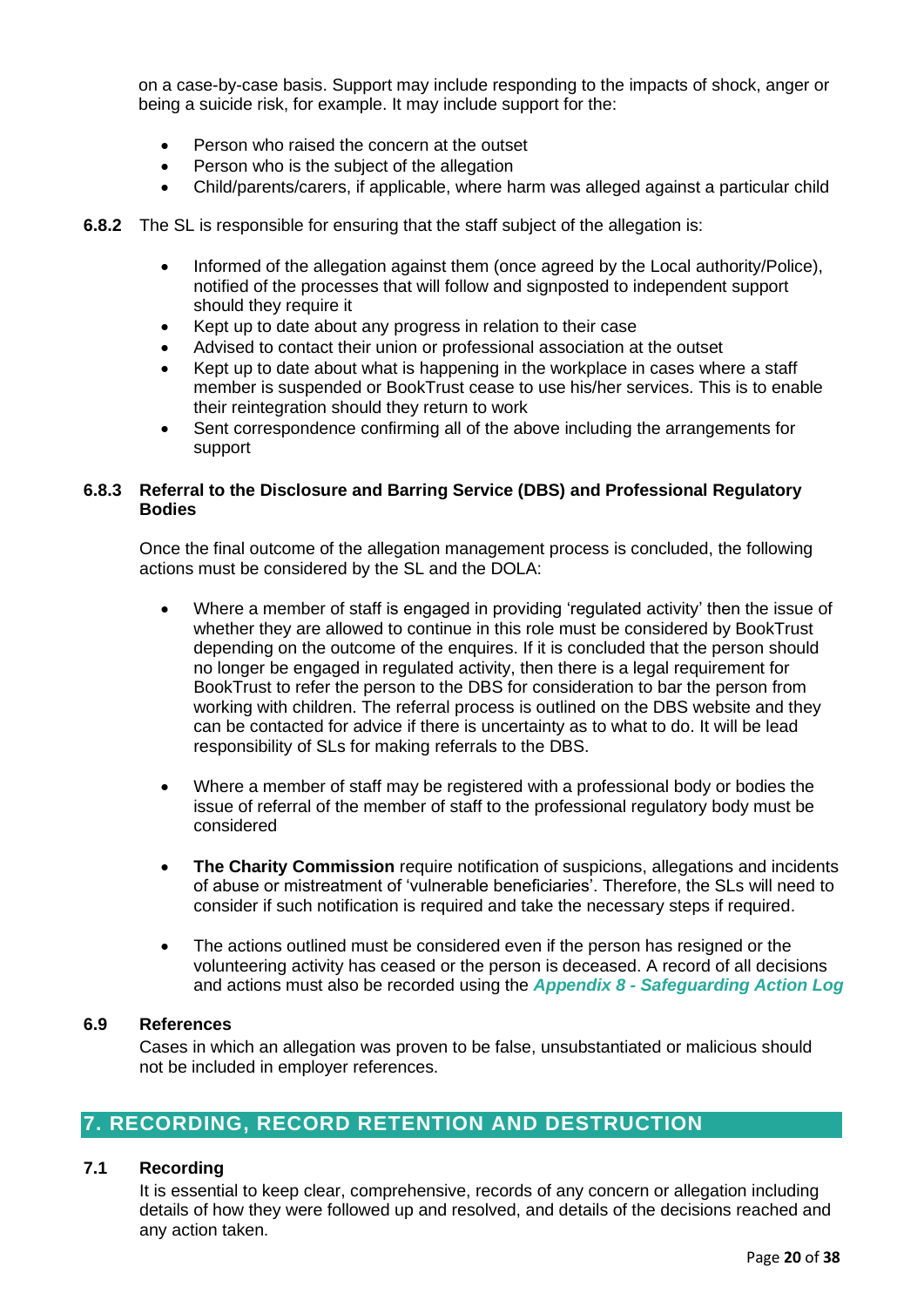The purpose of the record is to:

- Enable accurate information to be given in response to any future request for a reference
- Provide clarification in cases where a future DBS disclosure reveals information from the police that an allegation was made but did not result in a prosecution or a conviction
- Prevent unnecessary re-investigation should an allegation resurface after time
- Provide evidence and information if a decision is made to refer the person for consideration to be barred from working with children
- Enable BookTrust to review and improve policies, procedures and practice based on learning and feedback

#### **7.2 Creation and Maintaining**

The SO or SL is responsible for creating and maintaining the record during the course of managing a safeguarding concern or allegation.

#### **7.3 Additional Records**

Additional records e.g. email, hard copy documents are likely to be created as part of an investigation process. Summaries of the content of these will be recorded on *Appendix 8* - *Safeguarding Action Log.* At the end of the investigation the SO or SL will create a file of **all** emails including scanned copies of all hard copy documents. The file must be appended to *Appendix 7* **-** *Safeguarding Concern Form* by the SO or SL. All original hard copy documents should be immediately destroyed (post scanning) using the shredder/secure paper collection.

#### **7.4 Records of Safeguarding Allegations**

Records of safeguarding allegations and any subsequent processes against members of staff must be retained by BookTrust, including for people who leave the organisation, at least until the person reaches 65 years, or for 10 years if that is longer. The records must be stored securely in a password protected folder in a shared drive and with restricted access by the SO and SL and anyone else authorised by them. Details of allegations that are found to be malicious should be removed from personnel records.

#### **7.5 Safeguarding Concern Form**

All the information relating to a safeguarding concern about a child and subsequent action taken must be recorded using *Appendix 7 - Safeguarding Concern Form* and *Appendix 8 - Safeguarding Action Log.* The records must be stored securely in a password protected folder in a shared drive and with restricted access by the SO and SL and anyone else authorised by them. These records should be retained for a period of 15 years. The period of retention may need to be longer if there has been a complaint in respect of the case or legal proceedings. The reason for keeping a record for longer than 15 years must be documented so as to be in line with the principles of the Data Protection Act.

#### **7.6 Retention**

Once the requisite retention period has been reached all records should be destroyed using shredding and confidential waste or be electronically purged in accordance with BookTrust's Data Protection Policy. It is the responsibility of SL to check when records are due for destruction and arrange to do this.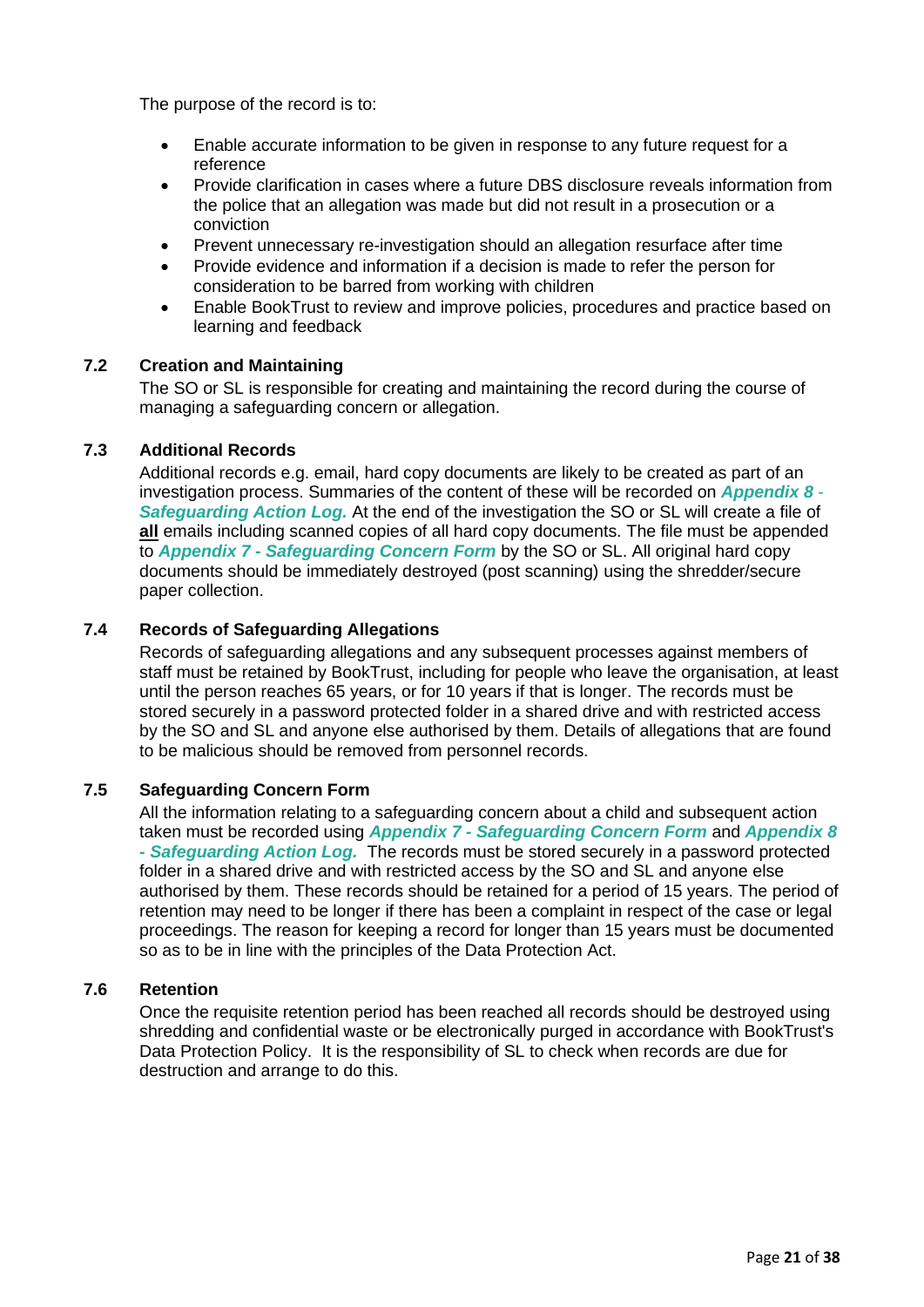## **8. WORKING WITH PARTNERS AND THIRD PARTIES**

#### **8.1 Expectations of Partners and Third Parties**

Our national network of partnerships and partners spans across settings within local authorities.

We expect all delivery partners, contractors or third parties working with BookTrust to meet minimum comparable standards as outlined in this document and have these reflected in their own safeguarding policies and procedures.

For delivery partners, contractors or third parties who do not have specific statutory duties to ensure children are protected from harm, we will either:

- Seek additional written statements of assurance that they have safeguarding policies and processes in place; or
- Expect delivery partners, contractors or third parties to adopt BookTrust's safeguarding policy and procedures and seek written confirmation that they have read and received our policy.

Definitions and a list of organisations with specific statutory duties to ensure children are protected from harm are outlined in *Appendix 10 – Partners with statutory duties.*

If a DBS check is required for an individual as part of the arrangement with partners, this should be sought by the partner organisation and BookTrust should request confirmation from the partner organisation that all necessary checks **(not just DBS)** have been completed to a satisfactory standard.

### **9. TRAINING**

#### **9.1 Training**

BookTrust are committed to ensuring all staff with safeguarding roles and responsibilities will be trained at the appropriate level to fulfil both their day to day role and safeguarding roles and responsibilities.

BookTrust will ensure its Safeguarding Implementation Plan considers safeguarding training at all levels across the organisation and is reviewed and updated at least annually.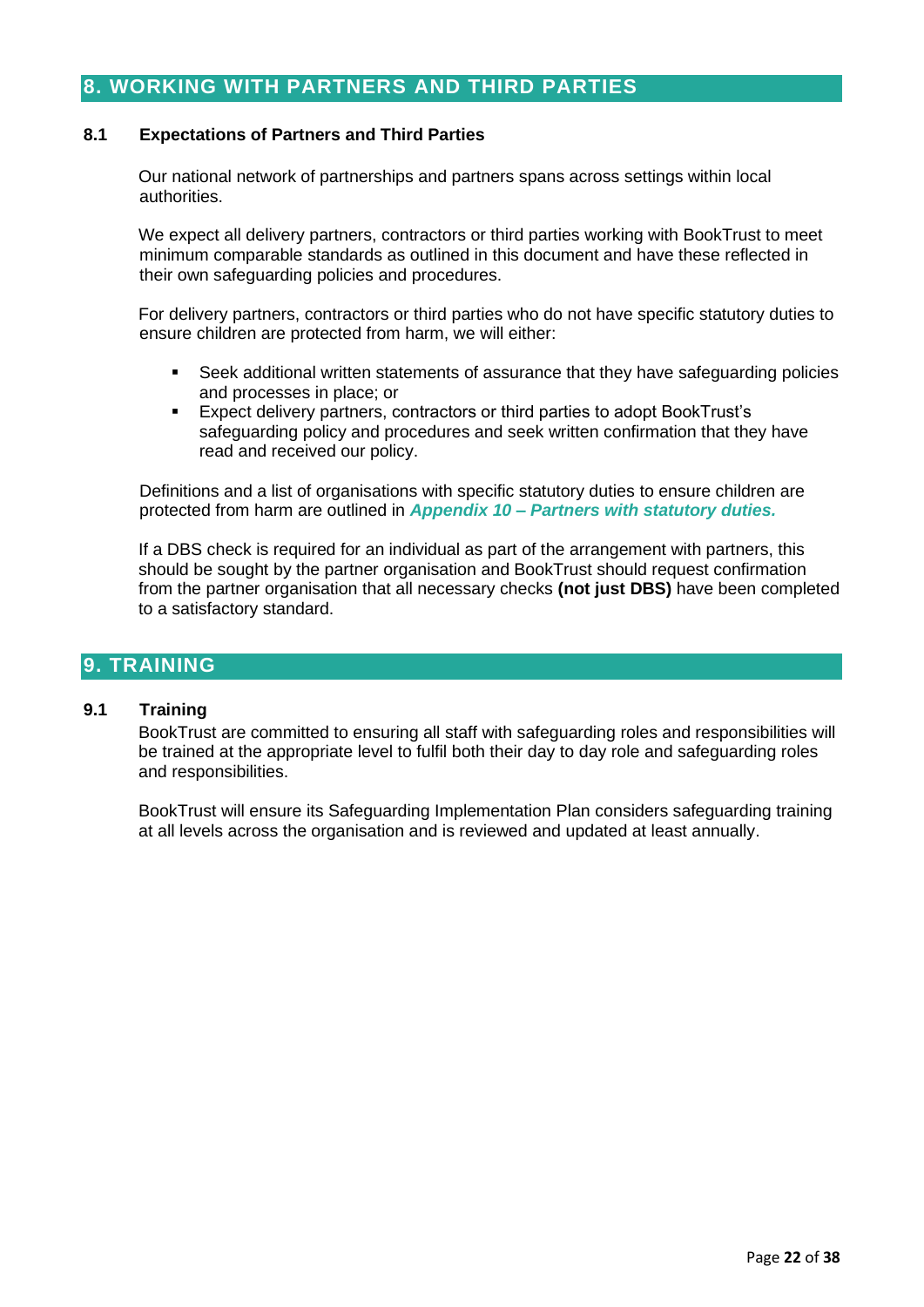## **APPENDIX 1 - SAFEGUARDING ROLES AND RESPONSIBILITIES**

#### **Role Description for Trustees**

#### **Trustees will:**

- Maintain oversight and scrutiny of strategic and operational safeguarding matters across **BookTrust**
- Regularly review and sign off safeguarding policies and procedures
- Nominate a Safeguarding Champion on the Board whose role is one of scrutiny and to support the SL with safeguarding responsibilities in assessing and managing safeguarding risks where identified
- Monitor compliance of safeguarding training
- Ensure communication of lessons learned throughout BookTrust with the objective of preventing reoccurrence of any safeguarding incidents
- Ensure that there is ongoing monitoring, review and evaluation and that safeguards are being implemented with effective controls in place
- Promote a culture and environment whereby all staff are enabled to raise concerns and understand their safeguarding responsibilities
- Communicate to staff any changes in policy and procedures
- Ensure that BookTrust meets the requirements of its insurers regarding its safeguarding responsibilities
- Trustees will: Be made aware of through an annual overview report of safeguarding concerns or incidents (number and type) including any nil returns that have occurred and any action taken, in order to confirm policies, procedures and risk assessment are consistent with best practice.

#### **Role Description for Safeguarding Lead (SL)**

#### **The SL is responsible for:**

- Making decisions about appointing someone who has a criminal record
- Ensuring that safeguarding is integrated into all contractual arrangements with partners/Third Parties
- Managing complaints about poor practice of staff in any capacity
- Keeping the Trustees informed about any incidents, risk or deficits, action taken and any further action required in safeguarding arrangements or practices
- Ensuring safeguarding policies and procedures are in place, regularly reviewed, up to date and signed off by the Board of Trustees
- Developing a safeguarding action plan and reporting against it on an annual basis
- Being the point of contact for the Safeguarding Officer (SO) about the safety and welfare of a child
- The provision of appropriate support for staff including safeguarding training, induction and support relevant to their role and responsibility for safeguarding
- Dealing with the aftermath of an incident at BookTrust
- Collating monitoring data on safeguarding activities
- Updating the organisation's policy and procedures on safeguarding
- Quality assurance and monitoring partners/third parties' compliance with safeguarding best practice when providing services
- Considering the safeguarding implications of all existing and proposed new activities, services or developments in the BookTrust
- Together with the Chief Operating Officer (or an equivalent with HR experience) ensuring that safer recruitment practices, including DBS vetting checks, are in place and in operation for appointment of staff engaged in regulated activity. (Regulated activity as defined by the DBS relating to close and unsupervised contact)
- Alerting the DBS in cases where a person is dismissed or has left BookTrust due to the harm or risk of harm they present to children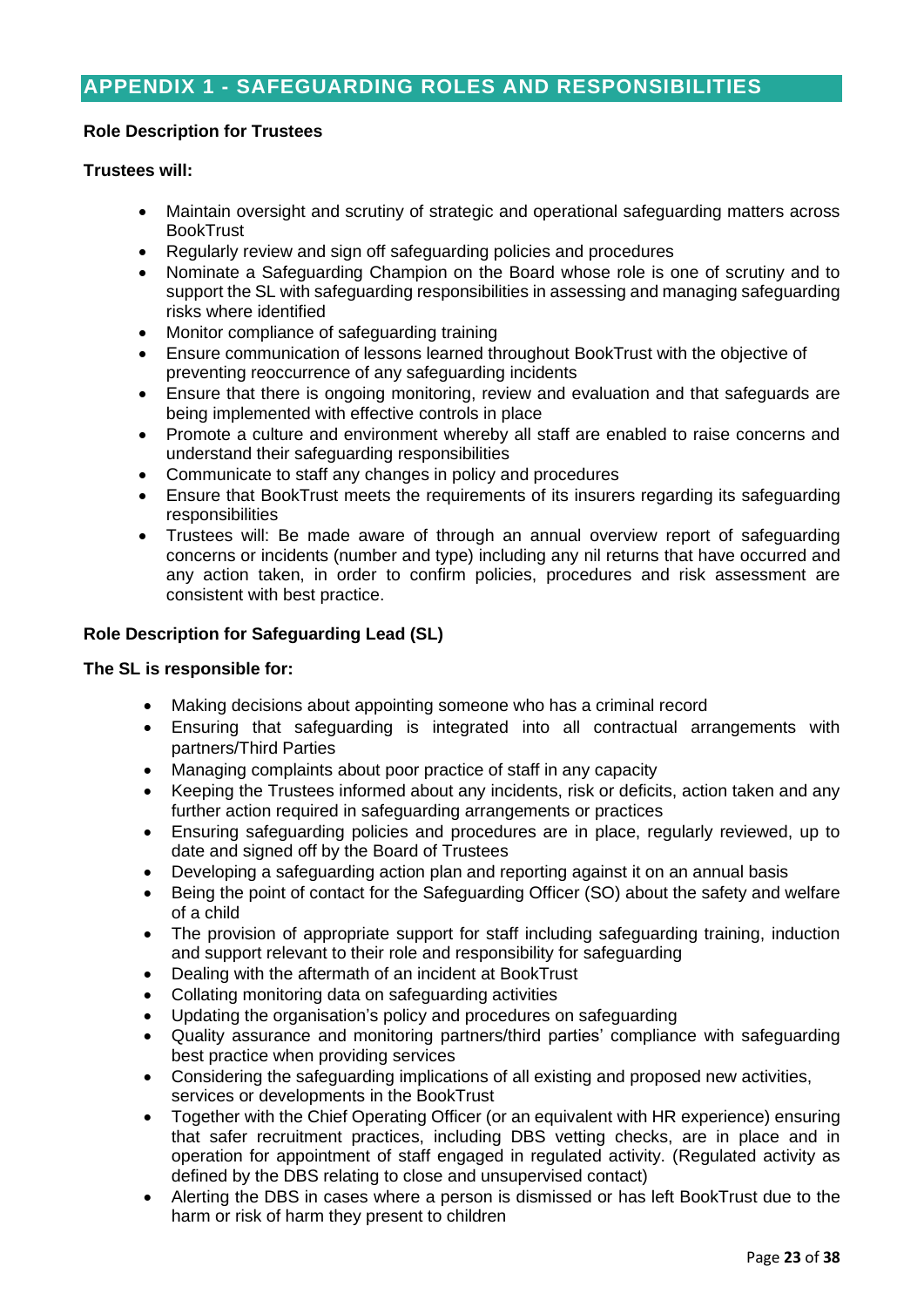- Assisting in the management of safeguarding allegations against staff
- Liaising with the Chief Operating Officer (as senior HR representative) as appropriate, about any action taken and any further response required where there have been allegations about staff
- Maintaining links with the relevant Local Safeguarding Children's Board (LSCB) to ensure local procedures are adopted, kept up to date and to become more effective in safeguarding children at strategic level.

#### **Role Description for Safeguarding Officer (SO):**

#### **The SO is responsible for:**

- Being the first point of contact for staff who are concerned about the safety and welfare of a child
- Providing information and advice on safeguarding within BookTrust
- Being aware of government guidance on safeguarding
- Making a referral to the relevant authorities following safeguarding incidents and discussion with the SL
- Ensuring that an individual case record is maintained of the concern, action taken, liaison with other agencies and the outcome
- Ensuring appropriate information is available when making a referral and that the referral is made within one working day and confirmed in writing within two working days to Children's Social Care
- Ensure there is an accurate record of concerns and actions taken
- Informing the SL whenever concerns arise about a child so that a decision can be made as to what action to take
- To ensure staff and visitors are aware of BookTrust safeguarding policy and procedures
- Maintaining links with the Local Safeguarding Children's Board (LSCB) to ensure local procedures are adopted, kept up to date and to become more effective in safeguarding children at an operational level. Note that this is the LSCB for BookTrust's office, however if a concern arises then this could include the LSCB where the child is living.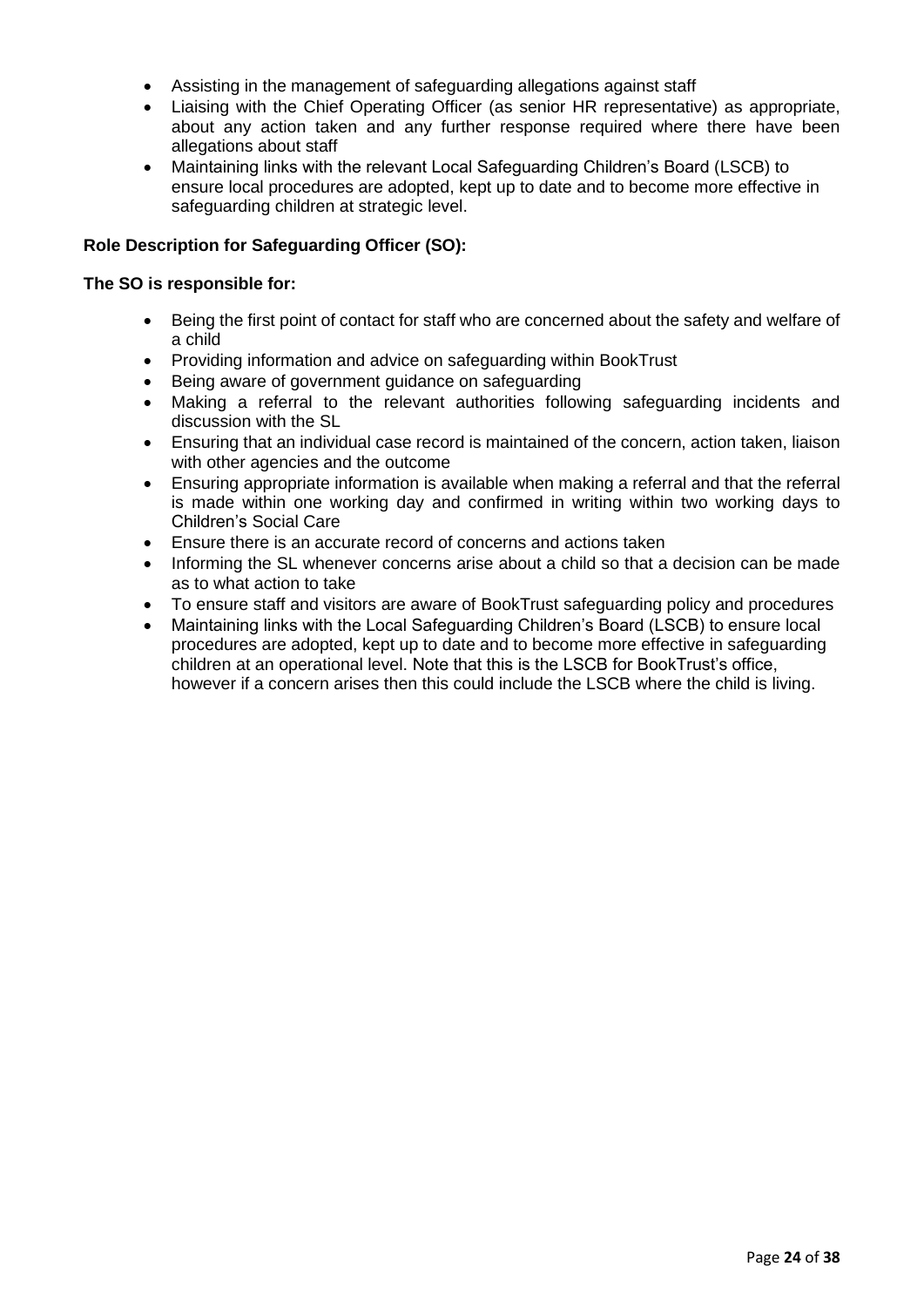## **APPENDIX 2 - DEFINING CHILD ABUSE AND NEGLECT**

There are four categories of harm although often children may suffer more than one type of harm.

**Physical abuse** may involve hitting, shaking, throwing, poisoning, burning or scalding, drowning, suffocating or otherwise causing physical harm to a child. Physical harm may also be caused when a parent or carer fabricates the symptoms of, or deliberately induces, illness in a child.

**Emotional abuse** is the persistent emotional maltreatment of a child such as to cause severe and adverse effects on the child's emotional development. It may involve conveying to a child that they are worthless and unloved, inadequate, or valued only insofar as they meet the needs of another person. It may include:

- Not giving the child opportunities to express their views;
- Deliberately silencing them, or 'making fun' of what they say or how they communicate;
- Age or developmentally inappropriate expectations being imposed on children. These may include interactions that are beyond the child's developmental capability, as well as overprotection and limitation of exploration and learning, or preventing the child from participating in normal social interaction;
- Seeing or hearing the ill-treatment of another;
- Serious bullying (including cyberbullying), causing children frequently to feel frightened or in danger, or the exploitation or corruption of children.

Some level of emotional abuse is involved in all types of maltreatment of a child, though it may occur alone.

**Sexual abuse and exploitation** involves forcing or enticing a child or young person to take part in sexual activities, not necessarily involving a high level of violence, whether or not the child is aware of what is happening. The activities may involve:

- Physical contact, including assault by penetration (for example rape or oral sex) or nonpenetrative acts, such as masturbation, kissing, rubbing and touching outside of clothing;
- Non-contact activities, such as involving children in looking at, or in the production of, sexual images, watching sexual activities, encouraging children to behave in sexually inappropriate ways, or grooming a child in preparation for abuse (including via the internet).

Sexual abuse is not solely perpetrated by any one group within society. People of any gender can commit acts of sexual abuse, as can other children.

*Child sexual exploitation* is a form of child sexual abuse. It occurs when an individual or group takes advantage of an imbalance of power to coerce, manipulate or deceive a child or young person under the age of 18 into sexual activity (a) in exchange for something the victim needs or wants, and/or (b) for financial advantage or increased status of the perpetrator or facilitator. The victim may have been sexually exploited even if the sexual activity appears consensual. Child sexual exploitation does not always involve physical contact; it can also occur through the use of technology.

Child Sexual Exploitation (CSE) and *Child Criminal Exploitation (CCE*) are both forms of abuse that occur where an individual or group takes advantage of an imbalance in power to coerce, manipulate or deceive a child into taking part in sexual or criminal activity, in exchange for something the victim needs or wants, and/or for the financial advantage or increased status of the perpetrator or facilitator and/or through violence or the threat of violence. CSE and CCE can affect children, both male and female and can include children who have been moved (commonly referred to as trafficking) for the purpose of exploitation. Some specific forms of CCE can include children being forced or manipulated into transporting drugs or money through county lines, working in cannabis factories, shoplifting or pickpocketing. They can also be forced or manipulated into committing vehicle crime or threatening/committing serious violence to others. 34. Children can become trapped by this type of exploitation as perpetrators can threaten victims (and their families) with violence, or entrap and coerce them into debt. They may be coerced into carrying weapons such as knives or begin to carry a knife for a sense of protection from harm from others. As children involved in criminal exploitation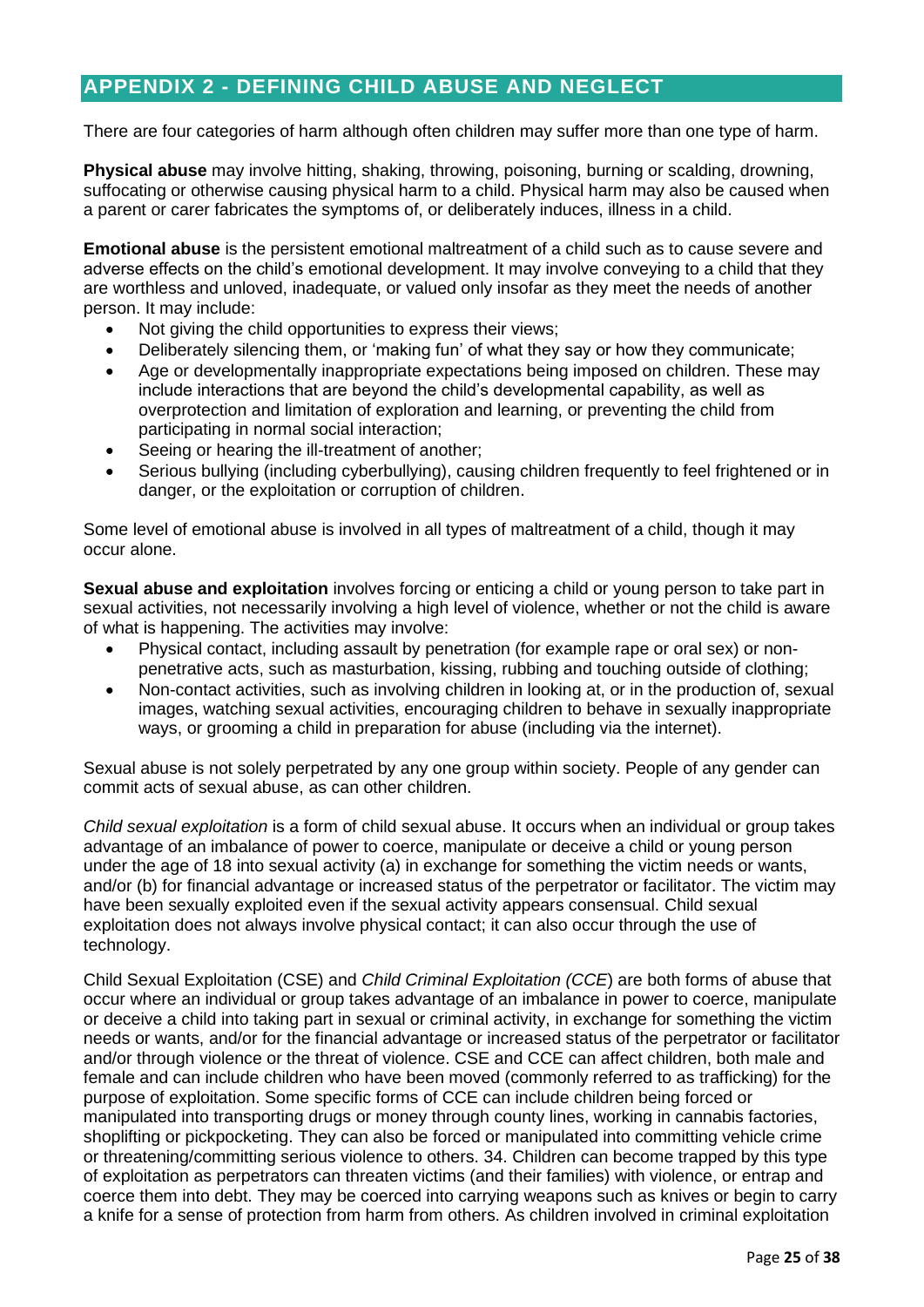often commit crimes themselves, their vulnerability as victims is not always recognised by adults and professionals, (particularly older children), and they are not treated as victims despite the harm they have experienced. They may still have been criminally exploited even if the activity appears to be something they have agreed or consented to. It is important to note that the experience of girls who are criminally exploited can be very different to that of boys

**Neglect** is the persistent failure to meet a child's basic physical and/or psychological needs, likely to result in the serious impairment of the child's health or development. Neglect may occur during pregnancy as a result of maternal substance abuse. Once a child is born neglect may involve a parent or carer failing to:

- Provide adequate food, clothing, and shelter (including exclusion from home or abandonment);
- Protect a child from physical harm or danger;
- Ensure adequate supervision (including the use of inadequate care-givers);
- Ensure access to appropriate medical care or treatment;
- Neglect can also include neglect of, or unresponsiveness to, a child's basic emotional needs.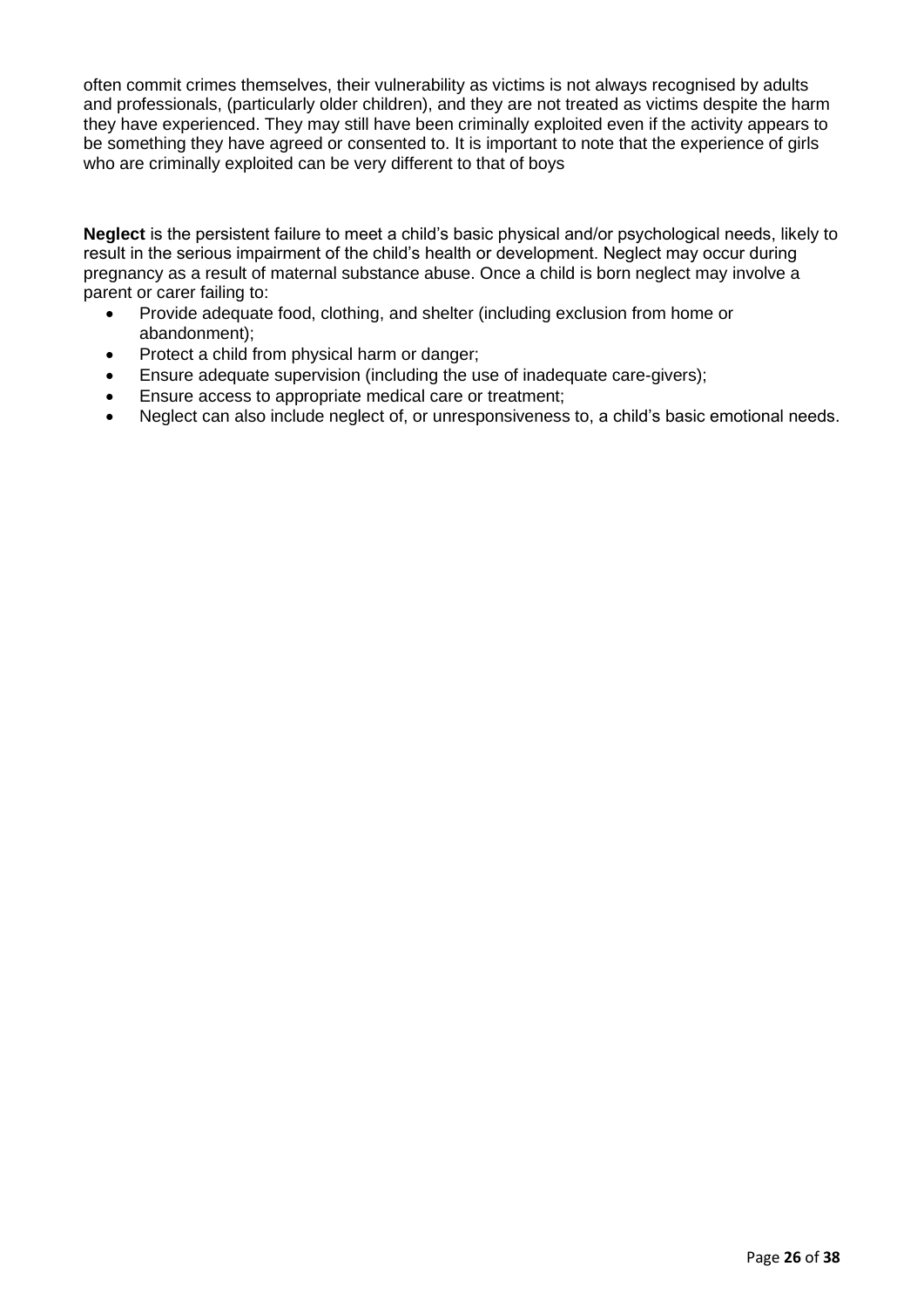## **APPENDIX 3 - GROOMING BEHAVIOURS**

Signs that an individual may be grooming a child or young person include:

- Being dressed inappropriately around the child or young person;
- Spends most of his/her spare time with children and has little interest in spending time with someone of his/her own age;
- Giving special attention to a particular child or young person;
- Isolating a child or young person from other people;
- Hugging, touching, kissing, tickling, wrestling with or holding a child or young person;
- Giving gifts (including cigarettes/alcohol/drugs) or money for no apparent reason;
- Treating a child as an equal/peer or like a spouse;
- Finding ways to be alone with a child or young person when other adults are not likely to interrupt, e.g. taking the child for a car ride, arranging a special trip, etc.;
- Not respecting the privacy of a child or young person;
- Discussing their own sex life or asking a child or young person to discuss sexual experiences or feelings;
- Viewing abusive images of children ;
- Abusing [alcohol or drugs](http://www.mosac.net/default.asp?pageid=203&deptid=1) and/or encourages children or young people to use them. The use of such substances reduces inhibitions;
- Allowing children or young people to consistently 'get away' with inappropriate behaviours;
- Encouraging silence or secrets;
- Makes fun of a child's body parts uses sexualised names for the child or young person;
- Not adhering to the rules, authority or code of practice in the particular setting, organisation or within an activity.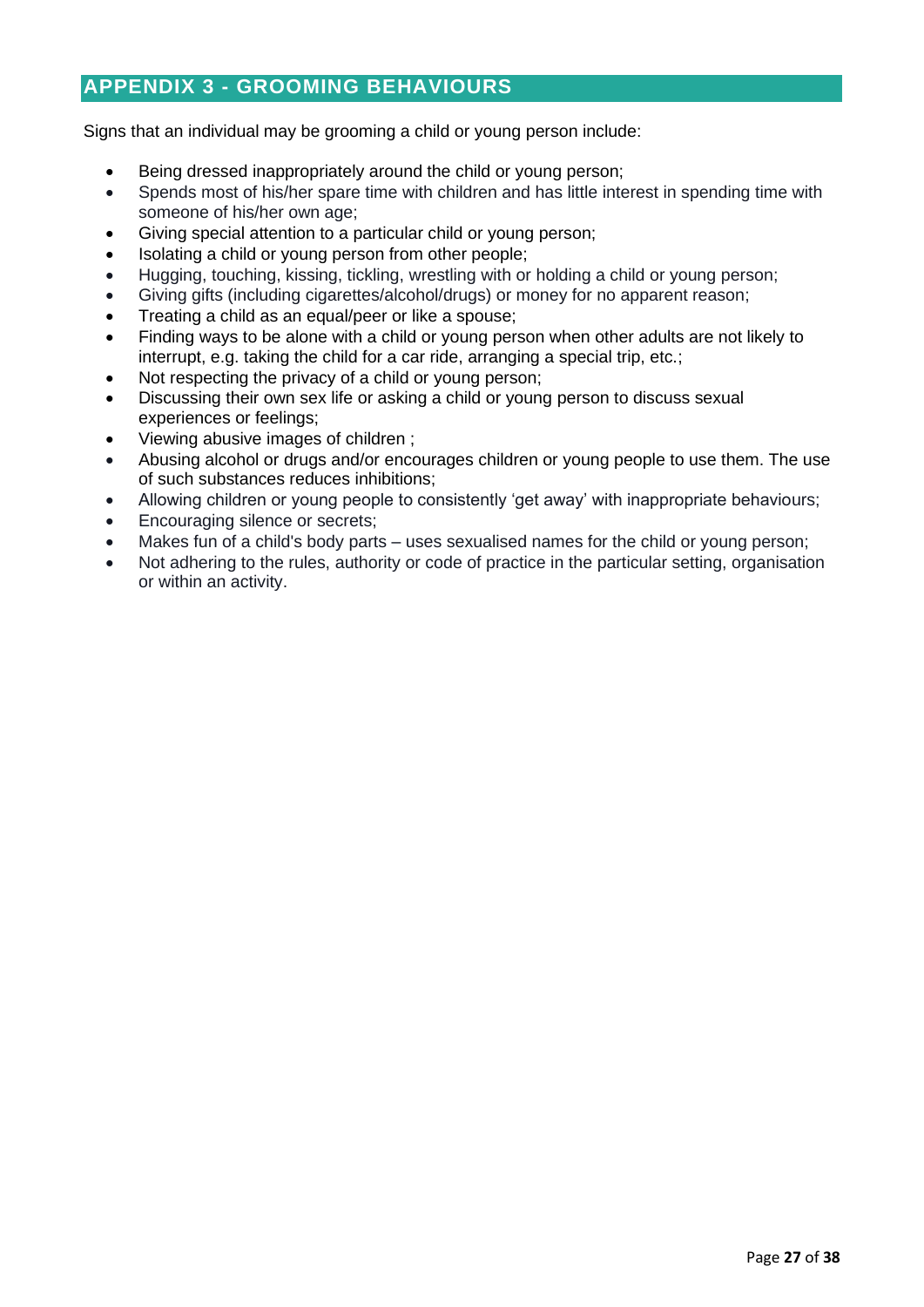## **APPENDIX 4 - BARRIERS TO SEEKING HELP FOR CHILDREN**

Many children are reluctant to seek help because they feel that they do not have anyone that they can turn to for support. They may have sought help in the past and had a negative experience, which makes them unlikely to do so again. In an NSPCC study of child maltreatment (2000), only a quarter of the people that had experienced sexual abuse as a child had told anyone at the time. Being unable to tell someone that you are being abused can be very stressful and may leave a vulnerable child at risk of continuing or further abuse.

LGBT children and young people may face additional barriers because they fear 'outing' themselves, have experienced discrimination or bullying because of their identity and do not trust others to be supportive.

Young people may not seek help because they:

- Fear not being believed
- Feel too embarrassed to talk to an adult about a private or personal problem
- Worry that their concern will not be taken seriously
- Worry about confidentiality and lack trust in both the people around them (including parents) and in the services provided to help them
- Fear the consequences of asking for help
- Fear the situation could become worse.

Some groups of children and young people experience more barriers. For example, boys are often more reluctant to seek help than girls. Children with communication difficulties may lack the language necessary to enable them to express what is worrying them. Children that are more isolated are less likely to share their concerns, for example, children living in residential care.

#### **Barriers for adults to listen**

Sometimes there is reluctance by adults to listen to what children are telling them and to act on it. Adults' fears may be due to:

- Lack of trust in the child protection system
- Lack of understanding of the needs and experience of young people
- Not wanting to jeopardise a young person's privacy
- Not knowing how to react or who to tell
- Fear of getting it wrong
- Loyalty to the family or colleagues
- Not recognising the significance of the indicators.

#### **How to encourage children and young people to seek help and support**

- Provide signposting to support services
- Make it easier for young people to take up the offer of help
- Listen to the people you help see the whole person
- Build trust treat young people with respect
- Empower young people to find their own solutions
- Advertise the benefits of seeking help
- Help to tackle the myths about those who seek help seeking help is not a sign of weakness.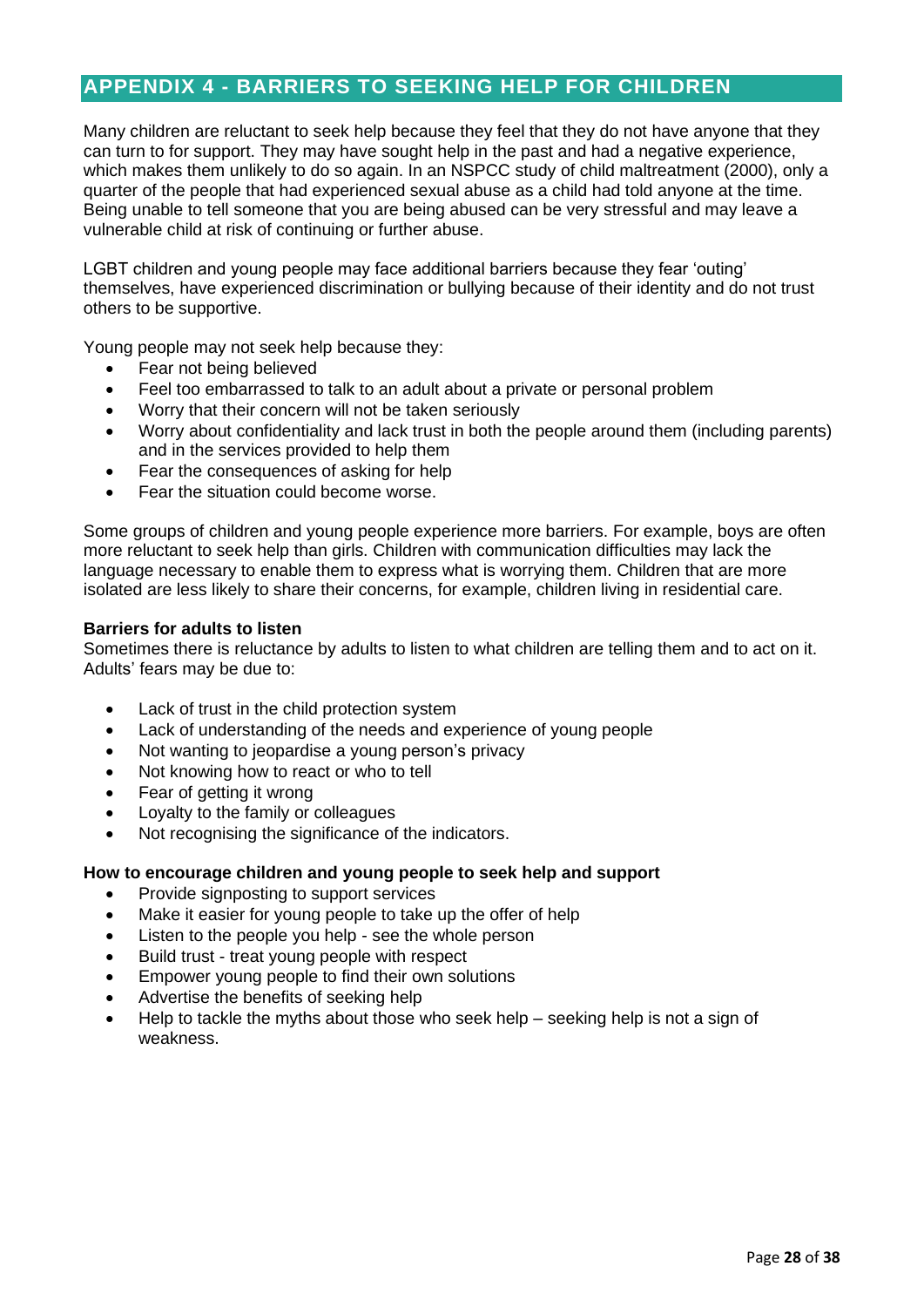## **APPENDIX 5 FLOWCHART - WHAT TO DO IF YOU HAVE SAFEGUARDING CONCERNS ABOUT A CHILD (NON EMERGENCY)**

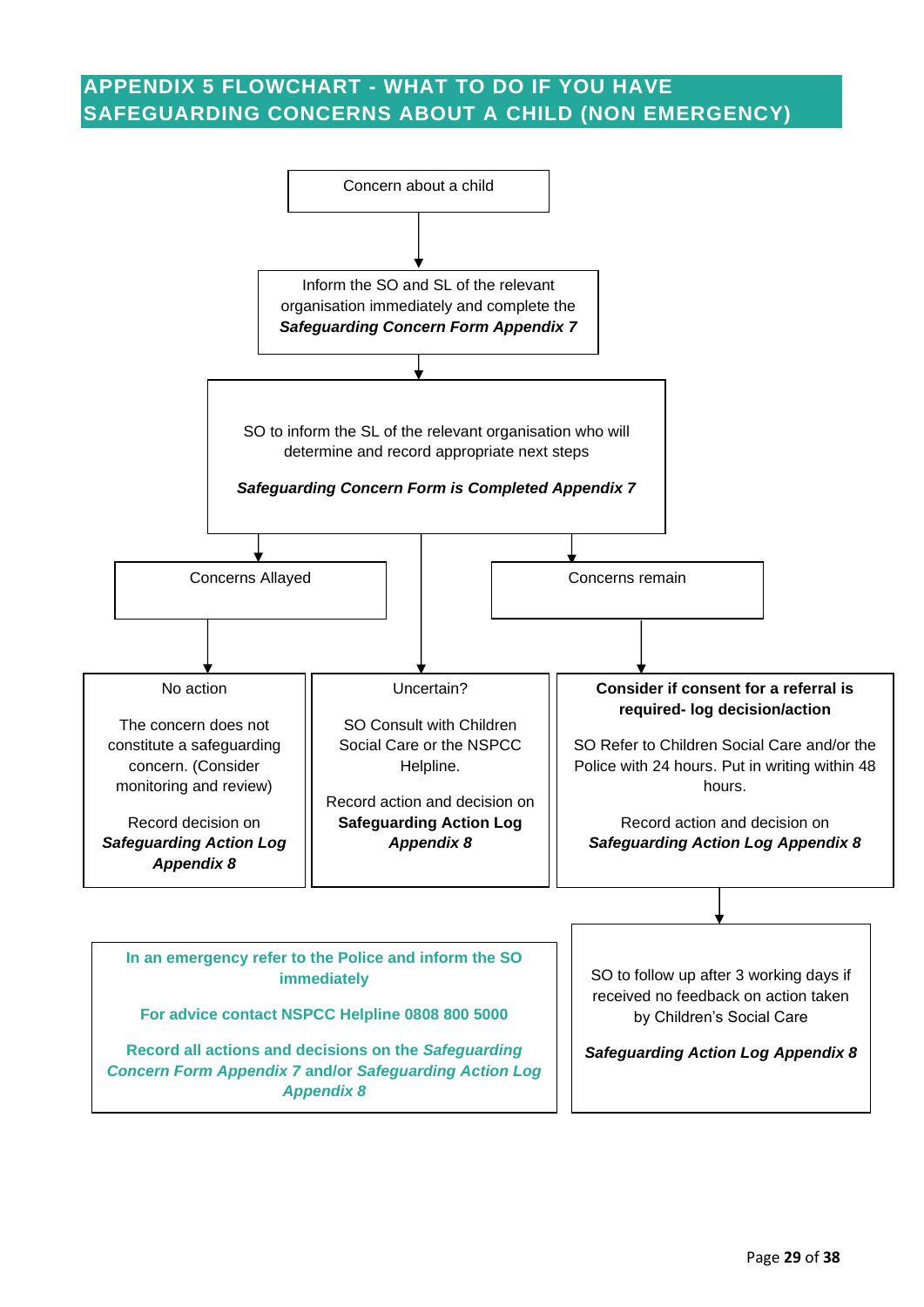## **APPENDIX 6 FLOWCHART – HOW TO MANAGE SAFEGUARDING CONCERNS OR ALLEGATIONS ABOUT STAFF**

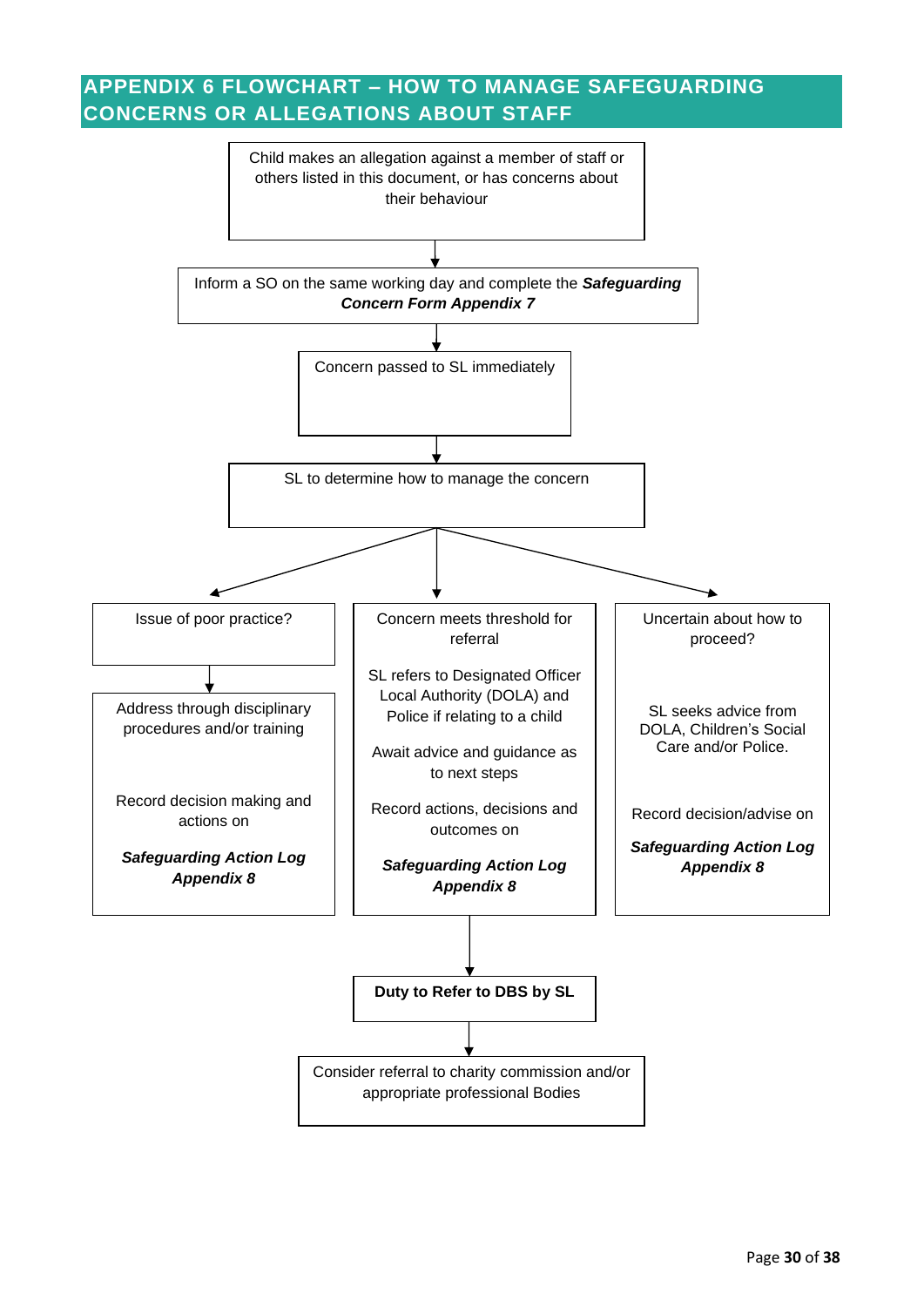## **APPENDIX 7 – SAFEGUARDING CONCERN FORM**

*Complete as much detail as you are able to. Don't delay making a referral if there is information missing. If you do not know any of this information (i.e. you are at an event), seek this from the relevant practitioner (i.e. who is responsible for the child) as long as the claim is not about them.* 

#### **For any concerns that arise during direct work with children and families linked to a school or local authority event, please use the Safeguarding Concern Form for that organisation.**

- The member of staff leading the event for that organisation must be informed immediately (unless he/she is the cause for the concern) and the Safeguarding Concern Form for that organisation must be completed and given to the Safeguarding Lead for that organisation, as soon as possible and within 24 hours.
- The Safeguarding Officer for BookTrust must also be informed of the concern as soon as possible and within 24 hours.
- The information provided to the SO by a BookTrust employee must be exactly the same as the original information provided to the SL of the organisation and may therefore differ from the headings on the form below.
- The SO for BookTrust will then liaise with the SL of the organisation to confirm next steps.

#### **Reporting a Safeguarding Concern**

- **1. For any safeguarding concern that occurs during direct work with children and families, either face to face or online, which is hosted by a school, a local authority or an external organisation, you must, within 24 hours:** 
	- **a) Report the concern to the Safeguarding Lead for that organisation**
	- **b) Complete the Safeguarding Concern Form for that organisation**
	- **c) Notify a BookTrust Safeguarding Officer that you have reported an incident**
	- **d) Complete and return Section 1 of the BookTrust Safeguarding Concern Form.**
- **2. For any safeguarding concern which relates directly to a member of BookTrust staff, or occurs during direct work with children and families, either face to face or online, which is hosted and organised by BookTrust, you must, within 24 hours:**
	- **e) Notify a BookTrust Safeguarding Officer of an incident**
	- **f) Complete and return Sections 1 and 2 of the BookTrust Safeguarding Concern Form.**

#### **BOOKTRUST SAFEGUARDING CONCERN FORM**

**This form is divided into three sections.** 

**Section 1** is to be completed for all safeguarding concerns.

**Section 2** is only to be completed if the safeguarding concern relates to a safeguarding

incident/event/observation that occurs within BookTrust.

**Section 3** is to be completed by a Safeguarding Officer in response to all safeguarding concerns.

| Section $1$ – This section is to be completed for all safeguarding concerns |  |  |
|-----------------------------------------------------------------------------|--|--|
| Name of person completing the report                                        |  |  |
| (N.B. This should be completed by the person                                |  |  |
| who has the concern and not by a third party)                               |  |  |
| Role of person completing this report                                       |  |  |
| Date                                                                        |  |  |
| Location                                                                    |  |  |
| Time when report being completed                                            |  |  |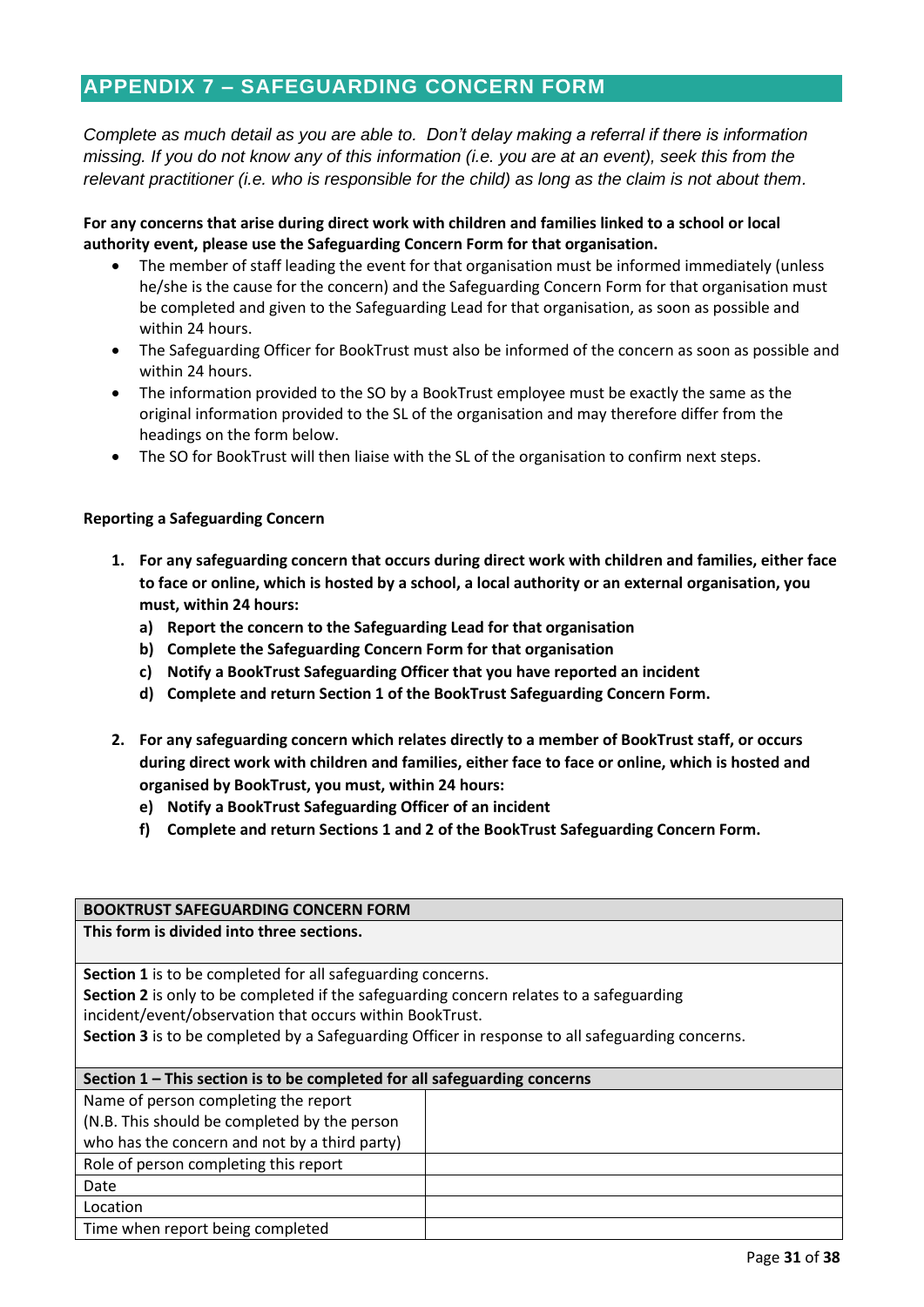| Time of incident / event / observation                                                       |  |  |
|----------------------------------------------------------------------------------------------|--|--|
| Name of the person/s that the concern was                                                    |  |  |
| reported to (both verbally and in writing)                                                   |  |  |
| Role of the person/s that the concern was                                                    |  |  |
| reported to                                                                                  |  |  |
| Name of the organisation who will respond to                                                 |  |  |
| this concern (For schools, local authorities, and                                            |  |  |
| external organisations, please provide full                                                  |  |  |
| details. For internal concerns, please write:                                                |  |  |
| BookTrust).                                                                                  |  |  |
| Section 2 – This section is to be completed for all internal BookTrust safeguarding concerns |  |  |
|                                                                                              |  |  |

#### **Please use the following information to help you complete Section 2.**

#### **What is the concern?**

- The incident /event /observation should be described clearly and concisely.
- Where appropriate, record the name/s of those involved, including any witnesses.
- Record where the incident / event /observation took place and how the information came to light.
- Include any questions that were asked (These should only have been open questions for clarity i.e. Tell, Explain, Describe).
- Any visible physical marks and or injuries should be recorded with sufficient detail using a body map (if available / appropriate). N.B. Do not ask a child to show you any marks or injuries and do not examine the child.
- Do not take any photographs of the incident /event /observation.
- State why you are concerned.

All information recorded should be:

- Legible and written using straight forward language.
- Using the child's own words (verbatim) as much as possible.
- Factually accurate i.e. not opinion (any interpretation or assumptions should be clearly recorded as such)

The person writing the report form must be sign and date it in full (using time, day, month and year) and the form must be passed to the Safeguarding Officer as soon as possible and within 24 hours.

| What is the Concern? (Please complete your report here using the prompts above)                               |                                                                                                          |  |
|---------------------------------------------------------------------------------------------------------------|----------------------------------------------------------------------------------------------------------|--|
|                                                                                                               |                                                                                                          |  |
|                                                                                                               |                                                                                                          |  |
|                                                                                                               |                                                                                                          |  |
|                                                                                                               |                                                                                                          |  |
|                                                                                                               |                                                                                                          |  |
|                                                                                                               |                                                                                                          |  |
| Signature:                                                                                                    | Date (in full):                                                                                          |  |
|                                                                                                               |                                                                                                          |  |
|                                                                                                               |                                                                                                          |  |
|                                                                                                               | This form must now be given to BookTrust's Safeguarding Officer as soon as possible and within 24 hours. |  |
| Section 3 – This section is to be completed by a Safeguarding Officer in response to all safeguarding         |                                                                                                          |  |
| concerns.                                                                                                     |                                                                                                          |  |
| <b>What Happens Next?</b>                                                                                     |                                                                                                          |  |
| The Safeguarding Officer will:                                                                                |                                                                                                          |  |
| Complete the form by adding in their own name and date (in full) of when they received the form.<br>$\bullet$ |                                                                                                          |  |

- Record any recommendations, action taken, discussions, telephone calls, consultations, and decisions.
- Sign, date (in full) and file the report securely.

## Signature of Safeguarding Officer:

Date (in full) when form received: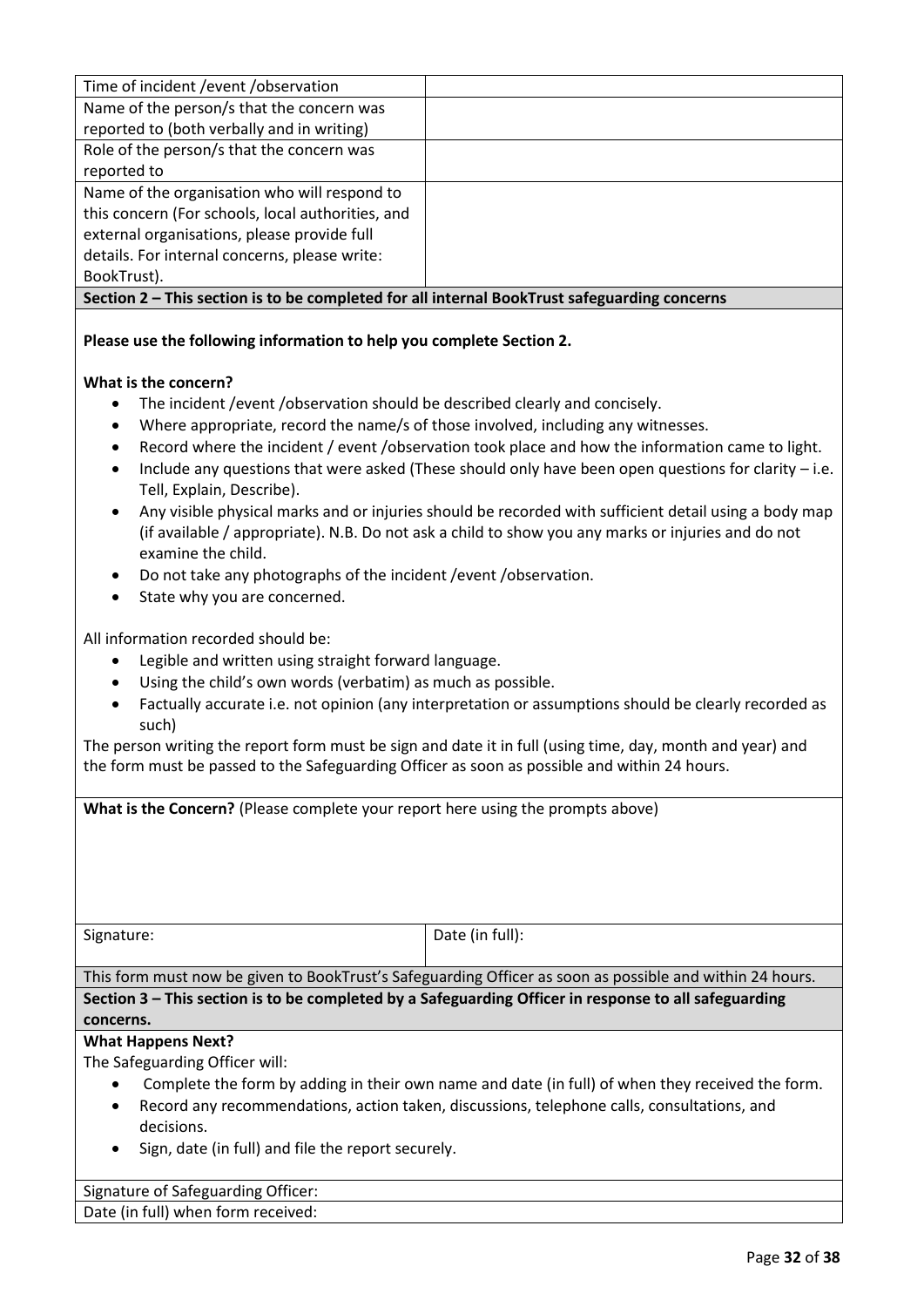Record any recommendations, action taken, discussions, telephone calls, consultations, and decisions.

| Sign and date (in full) when case completed and placed on file:                                                                 |                 |  |
|---------------------------------------------------------------------------------------------------------------------------------|-----------------|--|
| Signature of Safeguarding Officer                                                                                               |                 |  |
| Date (in full)                                                                                                                  |                 |  |
| Trustee notified that a safeguarding incident<br>/event/observation has occurred, and all<br>appropriate action has been taken. | Date (in full): |  |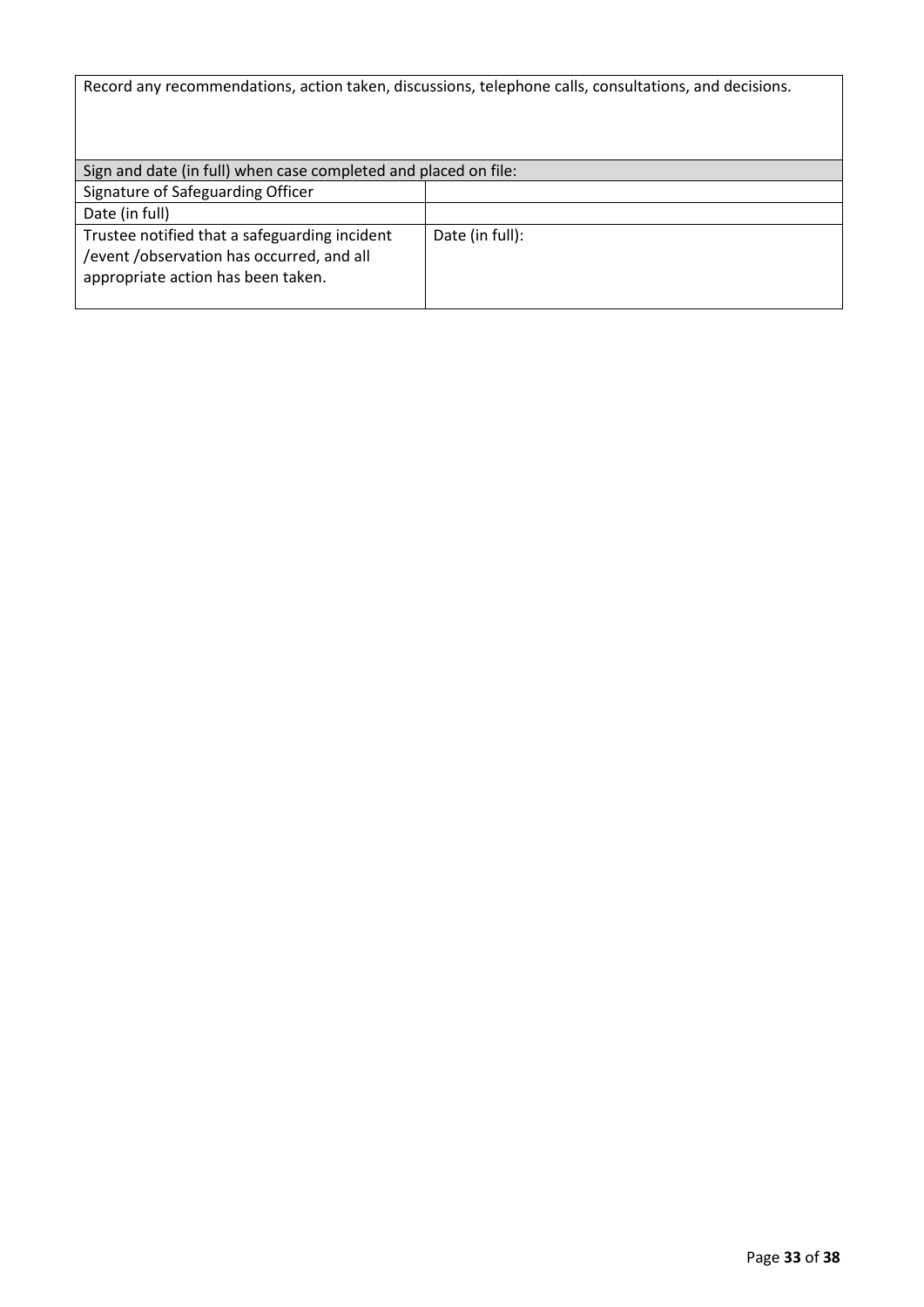# **APPENDIX 8 - SAFEGUARDING ACTION LOG**

| <b>Date</b><br>& time | Name of<br>person | <b>Notes</b> | Action or further follow up | By<br>Whom |
|-----------------------|-------------------|--------------|-----------------------------|------------|
|                       | recording         |              |                             |            |
|                       | actions           |              |                             |            |
|                       |                   |              |                             |            |
|                       |                   |              |                             |            |
|                       |                   |              |                             |            |
|                       |                   |              |                             |            |
|                       |                   |              |                             |            |
|                       |                   |              |                             |            |
|                       |                   |              |                             |            |
|                       |                   |              |                             |            |
|                       |                   |              |                             |            |
|                       |                   |              |                             |            |
|                       |                   |              |                             |            |
|                       |                   |              |                             |            |
|                       |                   |              |                             |            |
|                       |                   |              |                             |            |
|                       |                   |              |                             |            |
|                       |                   |              |                             |            |
|                       |                   |              |                             |            |
|                       |                   |              |                             |            |
|                       |                   |              |                             |            |
|                       |                   |              |                             |            |
|                       |                   |              |                             |            |
|                       |                   |              |                             |            |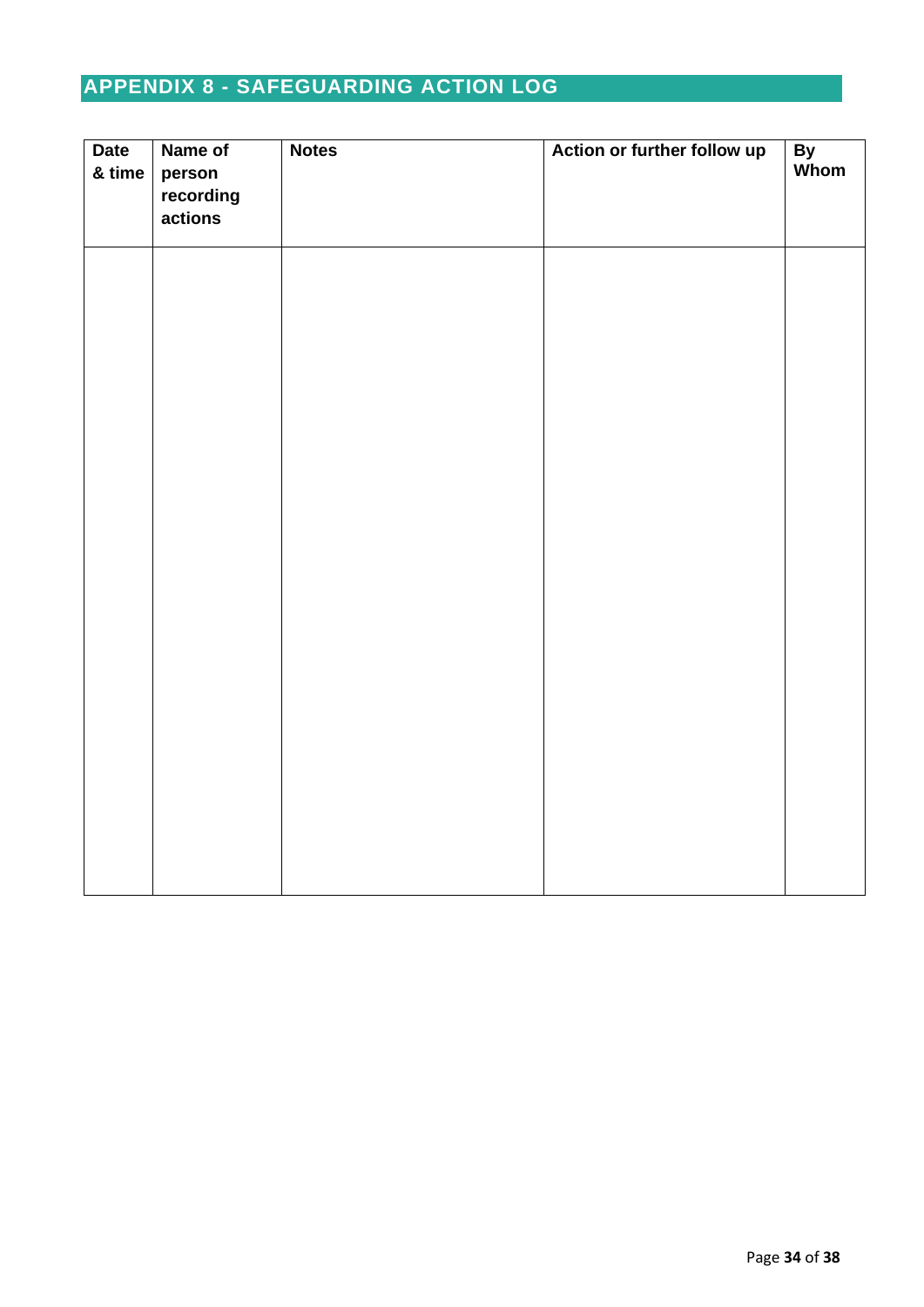# **APPENDIX 9 - SAFEGUARDING CONTACT LIST**

| Name and job title                                                  | <b>Safeguarding Role</b>                                                                                           | <b>Contact details</b>                                                    |
|---------------------------------------------------------------------|--------------------------------------------------------------------------------------------------------------------|---------------------------------------------------------------------------|
| Diana Gerald - CEO                                                  | Safeguarding Lead                                                                                                  | 020 7801 8857 (via PA)<br>020 7801 8800 (via<br>switchboard if no answer) |
| Salome Osibogun -<br><b>HR Manager</b>                              |                                                                                                                    | 020 7801 8855                                                             |
| Annie Crombie -<br>Director of<br>Programmes and<br>Partnerships    | Safeguarding Officer                                                                                               | 07809 830 734                                                             |
| <b>NSPCC Helpline</b>                                               | 24-hour helpline for advice on child<br>protection matters for professionals and<br>adults                         | 0808 800 5000                                                             |
| ChildLine                                                           | 24-hour helpline for children and young<br>people                                                                  | 0800 1111                                                                 |
| Whistle blowing<br>advice line (external)                           | Advice can be sought from NSPCC if using<br>the BookTrust whistleblowing procedure has<br>not resolved the concern | 0800 028 0285                                                             |
| The UK Safer<br><b>Internet Centre</b>                              | Provides advice for professionals and<br>responds to reports about sexual abuse<br>images of children online       | 0844 381 4772                                                             |
| <b>Child Exploitation</b><br>and Online Protection<br>Centre (CEOP) | Investigates inappropriate online behavior<br>such as grooming online or sexual<br>exploitation                    | 0870 000 3344                                                             |
| Internet Watch<br>Foundation                                        | Remove images of child sexual abuse<br>content and criminally obscene content<br>online                            | 01223 203030                                                              |
| Disclosure and<br><b>Barring Service</b><br>(DBS)                   | Advice line for criminal records checks                                                                            | 03000 200 190                                                             |
| Local authority<br>Children's Social<br>Care (England)              | Use the following website to find out the<br>details:https://www.gov.uk/report-child-<br>abuse-to-local-council    |                                                                           |
| <b>Welsh Local</b><br><b>Authorities</b>                            | http://wlga.wales/welsh-local-authority-links                                                                      |                                                                           |
| Northern Ireland                                                    | https://www.nidirect.gov.uk/articles/reporting-<br>child-abuse-and-neglect                                         |                                                                           |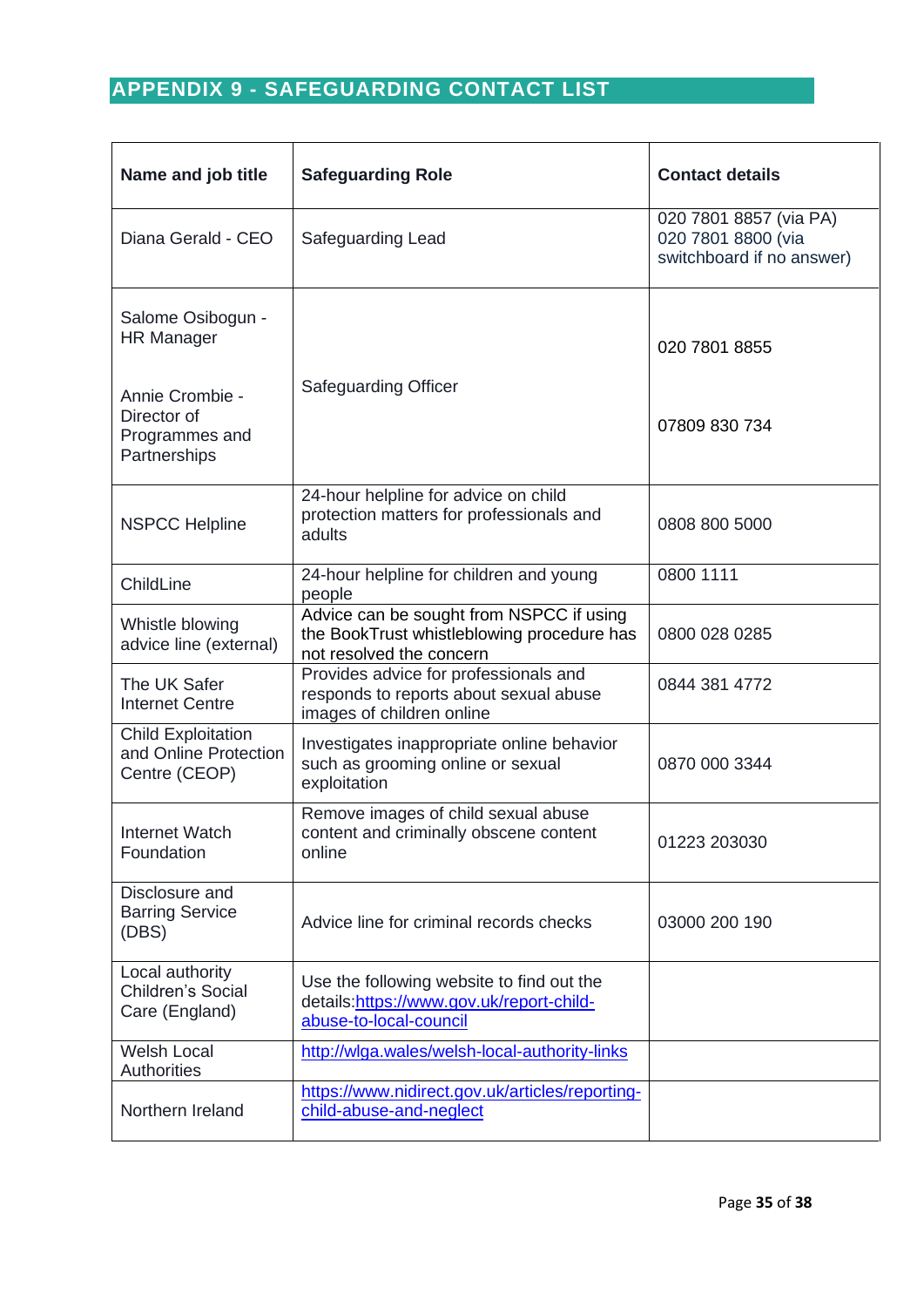## **APPENDIX 10 – PARTNERS WITH STATUTORY SAFEGUARDING DUTIES**

We expect all delivery partners and sub-contractors to meet minimum comparable safeguarding standards as outlined in this document and have these reflected in their policies and procedures.

For our policy, we define an organisation as having a statutory safeguarding duty if:

- 1. **They are named in Section 11 of the Children Act 2004**. This legislation names organisations, agencies or individual who has a duty to ensure their function – and any services they contract out to others – are discharged having regard to the need to safeguard and promote the welfare of children.
- 2. **They are a school, college or other educational setting** who must have regard to the statutory Department for Education guidance Keeping Children Safe in Education (2018).

**Named organisations, agencies and individuals with specific statutory duties under Section 11 of the Children Act 2004 (and which are described in the HM Government guidance** *Working Together to Safeguard Children,* **2018)**

- **EXECTE 2018** Local authorities and district councils that provide children's and other types of services, including:
	- o Children's and adult social care services
	- o Public health
	- o Housing, sport, culture and leisure services
	- o Licensing authorities and youth services
- NHS organisations and agencies and the independent sector, including:
	- o NHS England and clinical commissioning groups
	- o NHS Trusts
	- o NHS Foundation Trusts and General Practitioners
- The police, including:
	- $\circ$  Police and crime commissioners
	- o The chief officer of each police force in England
	- o The Mayor's Office for Policing and Crime in London
- The British Transport Police
- The National Probation Service and Community Rehabilitation Companies
- Governors/Directors of Prisons and Young Offender Institutions (YOIs)
- Directors of Secure Training Centres (STCs)
- Principals of Secure Colleges
- Youth Offending Teams/Services (YOTs)

#### **Schools, colleges and other educational settings**

- Maintained schools (including maintained nursery schools) and colleges
- Independent schools (including academies, academy trusts, free schools and alternative provision academies) and non-maintained special schools
- Pupil referral units (PRUs)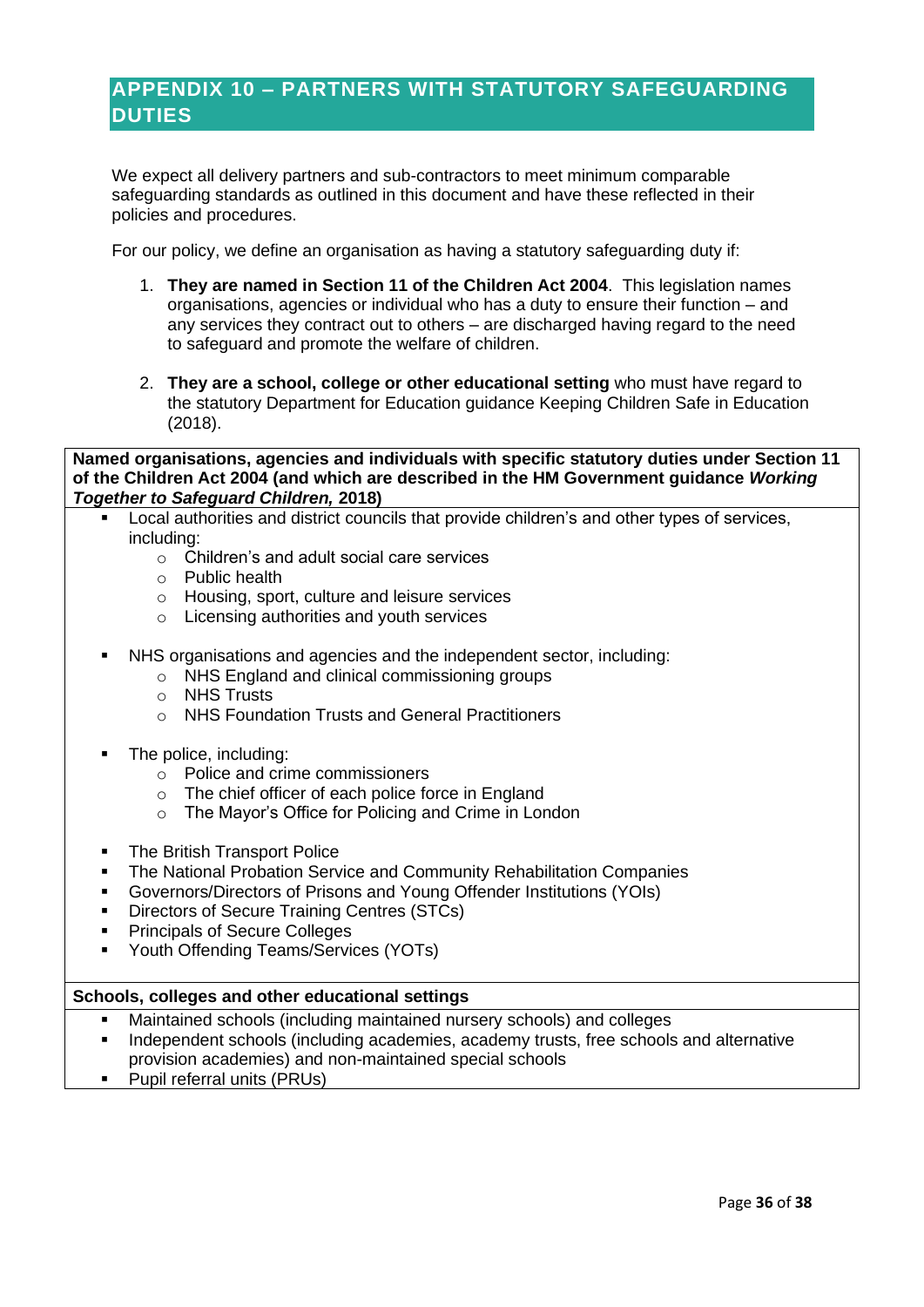#### **What does that mean in practice? Putting our policy into practice.**

- 1. We should expect all partners to meet the minimum safeguarding standards outlined in our policy.
- 2. For local delivery partners operating in statutory settings with specified safeguarding duties, we should continue to set out these expectations out in our partnership agreements and receive signed confirmation that they have their own policies and procedures in place.
- 3. For VCSE organisations who operate in organisations which are expected to have safeguarding policies and processes – but do not have named and specific duties in legislation - we should seek additional written statements of assurance to confirm they have arrangements in place that meet the minimum standards outlined in our policy.
- 4. For organisations or individual contractors or consultants that don't have their own safeguarding policies or processes in place, we should expect them to adhere to BookTrust's safeguarding policy and seek a written statement of assurance to confirm they have read, received and adhered to our policy.

#### **Why? Our rationale.**

#### **1. Our current local delivery partners work in settings which have specific responsibilities for safeguarding which are set out in legislation.**

- Our delivery partners are either based in named settings or organisations which have specific statutory safeguarding duties under Section 11 of the Children Act 2004; or they are schools and education providers with specific safeguarding duties.
- This means they are required to have arrangements in place which reflect the importance of safeguarding and promoting the welfare of children. These expectations are set out in legislation.
- These expectations are for both their direct functions and any services which are contracted out to others.
- It is reasonable to expect these organisations will have policies and processes in place which meet the minimum standards outlined in the BookTrust policy

#### **2. Voluntary, charity, social enterprise, faith-based organisations and private sector organisations (VCSE) are expected to have safeguarding arrangements.**

- Are expected to have "appropriate arrangements in place" to safeguard children including policies and procedures which all staff, volunteers and trustees are expected to follow.
- VCSE organisations do not have specific statutory safeguarding duties under Section 22 of the Children Act 2004. The nature, size and services of VCSEs vary.
- These organisations are likely to have their own safeguarding policies and processes in place. But we would require additional statements of assurance in place to ensure these meet the minimum standards set out in the BookTrust safeguarding policy.
- 3. **Our expectations about safeguarding and our commitment to safeguarding are set out in a range of documents which cover all external groups**.